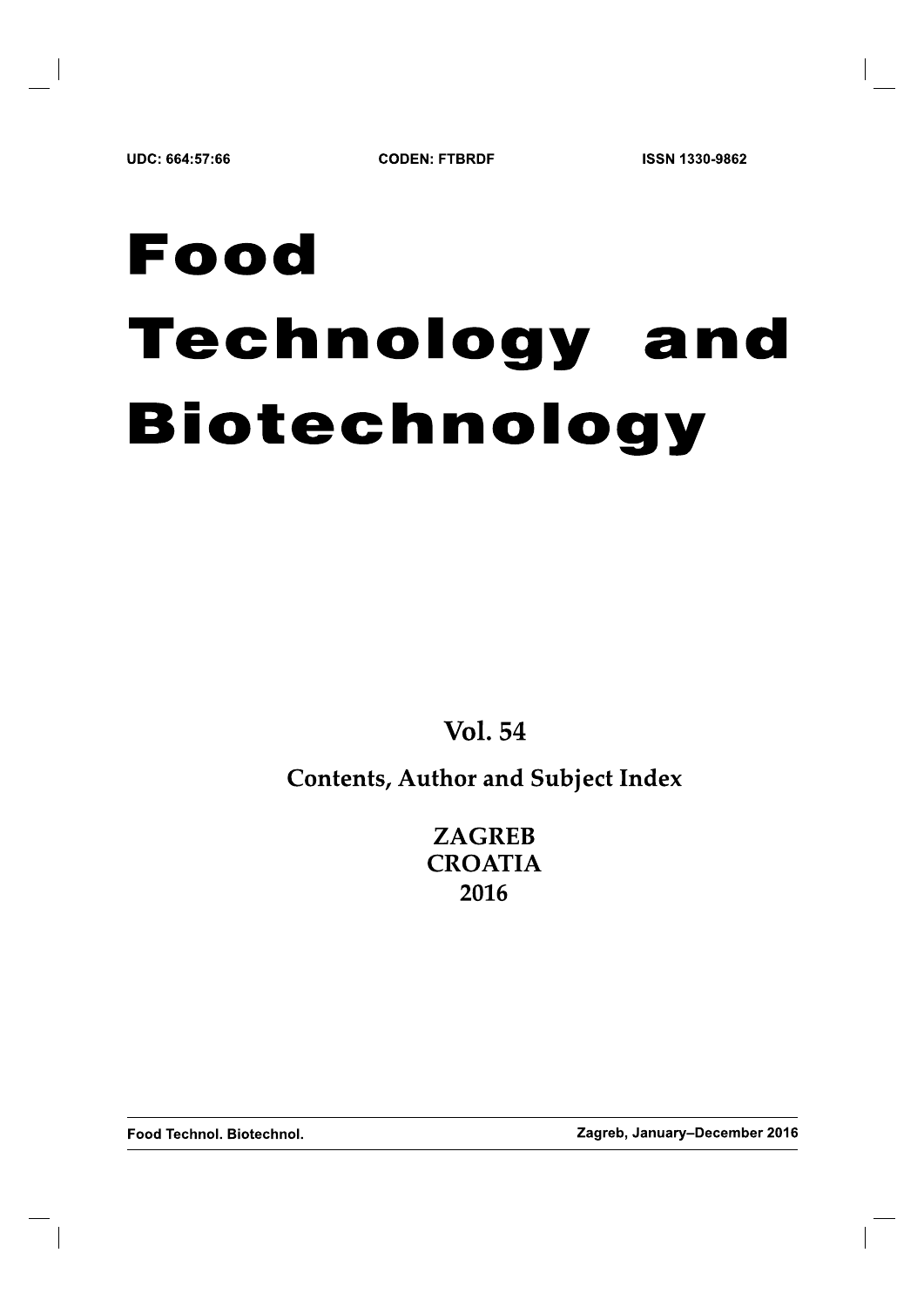## **CONTENTS**

#### **REVIEW**

| Dariusz Góral, Franciszek Kluza, Walter E. L. Spiess and Katarzyna Kozłowicz<br>Review of Thawing Time Prediction Models Depending on Process Conditions and Product                                                                                                           | 3   |
|--------------------------------------------------------------------------------------------------------------------------------------------------------------------------------------------------------------------------------------------------------------------------------|-----|
| Miguel Espino-Díaz, David Roberto Sepúlveda, Gustavo González-Aguilar and Guadalupe I. Olivas                                                                                                                                                                                  | 375 |
| <b>ORIGINAL SCIENTIFIC PAPERS</b>                                                                                                                                                                                                                                              |     |
| Jovanka Laličić-Petronijević, Draženka Komes, Stanislava Gorjanović, Ana Belščak-Cvitanović,<br>Lato Pezo, Ferenc Pastor, Sanja Ostojić, Jovanka Popov-Raljić and Desanka Sužnjević<br>Content of Total Phenolics, Flavan-3-Ols and Proanthocyanidins, Oxidative Stability and | 13  |
| <b>Buket Aydeniz and Emin Yilmaz</b>                                                                                                                                                                                                                                           | 21  |
| Gábor Csiffáry, Péter Fűtő, Nóra Adányi and Attila Kiss<br>(1). Ascorbate Oxidase-Based Amperometric Biosensor for L-Ascorbic Acid Determination in Beverages. (1)                                                                                                             | 31  |
| Loreta Basinskiene, Grazina Juodeikiene, Daiva Vidmantiene, Maija Tenkanen,<br><b>Tomas Makaravicius and Elena Bartkiene</b>                                                                                                                                                   | 36  |
| Marcin Kurek, Jarosław Wyrwisz, Monika Piwińska and Agnieszka Wierzbicka<br>(1). (1) The Effect of Oat Fibre Powder Particle Size on the Physical Properties of Wheat Bread Rolls (1)                                                                                          | 45  |
| Mojan Seyedain-Ardabili, Anousheh Sharifan and Babak Ghiassi Tarzi                                                                                                                                                                                                             | 52  |
| Daniel O. Carvalho, Rui Oliveira, Björn Johansson and Luís F. Guido<br>Dose-Dependent Protective and Inductive Effects of Xanthohumol on Oxidative DNA Damage                                                                                                                  | 60  |
| Ömer Acer, Fatma Matpan Bekler, Hemşe Pirinççioğlu, Reyhan Gül Güven and Kemal Güven<br>Purification and Characterization of Thermostable and Detergent-Stable $\alpha$ -Amylase from                                                                                          | 70  |
| Sabina Galus and Justyna Kadzińska<br>Moisture Sensitivity, Optical, Mechanical and Structural Properties of Whey Protein-Based Edible                                                                                                                                         | 78  |
| Sandeep Kumar Gupta and Pradeep Singh Negi<br>Antibacterial Activity of Indian Borage (Plectranthus amboinicus Benth) Leaf Extracts in Food                                                                                                                                    | 90  |
| Jadranka Frece, Marija Vrdoljak, Mija Filipčić, Marko Jelić, Iva Čanak, Željko Jakopović,<br>Jelka Pleadin, Ivana Gobin, Tibela Landeka Dragičević and Ksenija Markov<br>Microbiological Quality and Variability of Natural Microbiota in Croatian Cheese Maturing in          | 129 |
| Angel Benito, Fernando Calderón, Felipe Palomero and Santiago Benito<br>Quality and Composition of Airén Wines Fermented by Sequential Inoculation of Lachancea                                                                                                                | 135 |
| Ana Ljevar, Natka Ćurko, Marina Tomašević, Kristina Radošević, Višnja Gaurina Srček and<br>Karin Kovačević Ganić<br>(2). 20) Phenolic Composition, Antioxidant Capacity and in vitro Cytotoxicity Assessment of Fruit Wines.                                                   | 145 |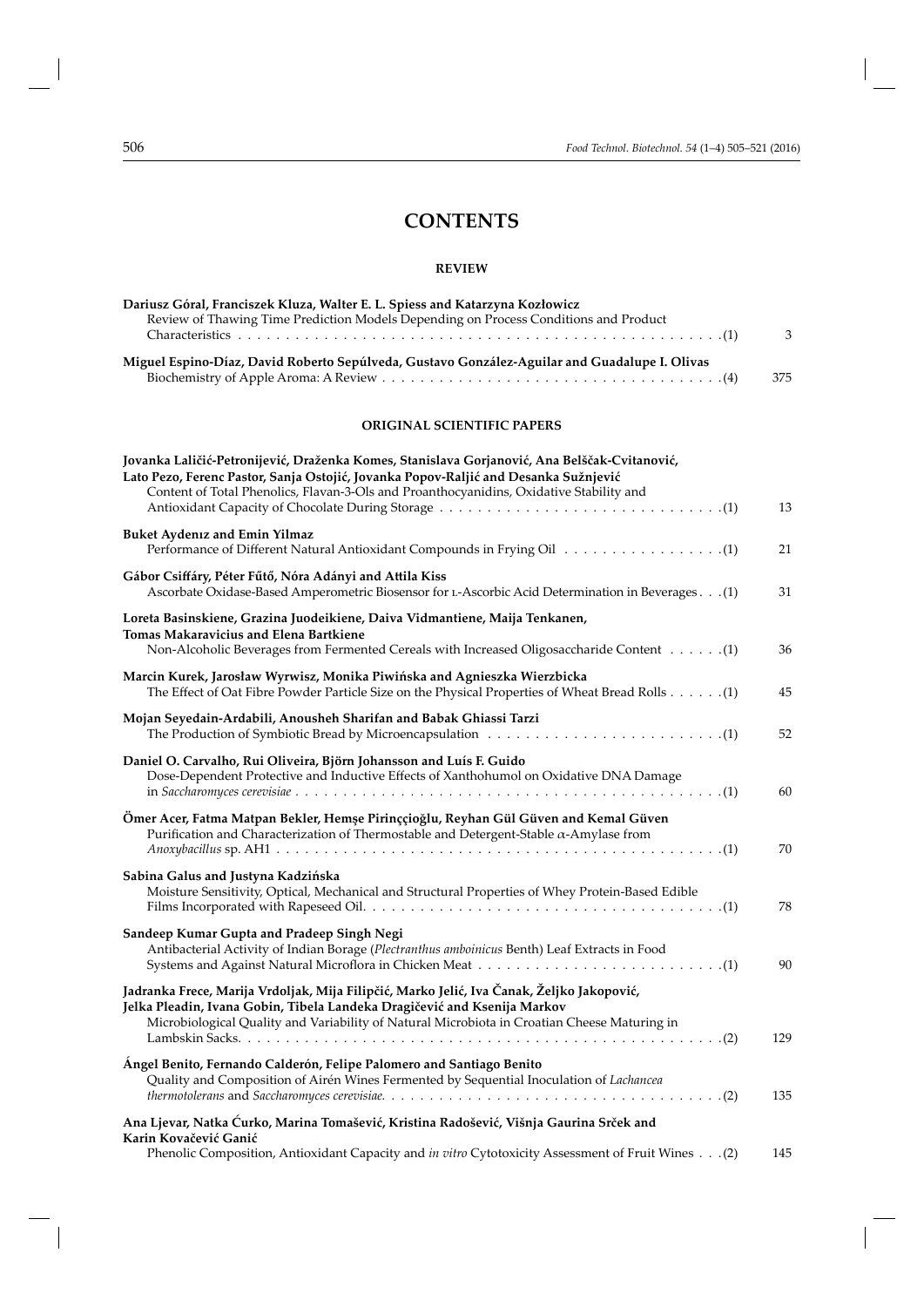| Ki Bae Hong, Jae Hwan Kim, Hyuk Kon Kwon, Sung Hee Han, Yooheon Park and Hyung Joo Suh                                                                                                        | 156 |
|-----------------------------------------------------------------------------------------------------------------------------------------------------------------------------------------------|-----|
| Huanglei Pan, Shasha Song, Qiuyue Ma, Hui Wei, Difeng Ren and Jun Lu<br>Preparation, Identification and Antioxidant Properties of Black-Bone Silky Fowl (Gallus gallus                        | 164 |
| Marta Ambrosewicz-Walacik, Małgorzata Tańska, Daniela Rotkiewicz and Andrzej Piętak<br>Effect of Various Sodium Chloride Mass Fractions on Wheat and Rye Bread Using Different                | 172 |
| Rao-Chi Chien, Enkhjargal Ulziijargal and Jeng-Leun Mau                                                                                                                                       | 180 |
| Igor Poljak, Nada Vahčić, Milica Gačić and Marilena Idžojtić<br>Morphological Characterization and Chemical Composition of Fruits of the Traditional Croatian                                 | 189 |
| Dalibor Broznić, Gordana Čanadi Jurešić and Čedomila Milin<br>Involvement of $\alpha$ -, $\gamma$ - and $\delta$ -Tocopherol Isomers from Pumpkin ( <i>Curcubita pepo</i> L.) Seed Oil or Oil | 200 |
| Irina Mladenoska<br>Synthesis of Octyl- $\beta$ -Glucoside Catalyzed by Almond $\beta$ -Glucosidase in Unconventional Reaction                                                                | 211 |
| <b>Fatemeh Nadi</b><br>Development of a New Model for Mass Transfer Kinetics of Petals of Echium атоепит Fisch.                                                                               | 217 |
| Remigiusz Arnak, Burcin Altun, Valentina Tosato and Carlo V. Bruschi<br>Multiple Antibiotic Resistance Plasmids Allow Scalable, PCR-Mediated DNA Manipulation                                 | 257 |
| Justyna Bucholska and Piotr Minkiewicz<br>The Use of Peptide Markers of Carp and Herring Allergens as an Example of Detection of                                                              | 266 |
| Fatma Sezer Senol, Anita Ankli, Eike Reich and Ilkay Erdogan Orhan<br>HPTLC Fingerprinting and Cholinesterase Inhibitory and Metal-Chelating Capacity of Various                              | 275 |
| Paradorn Ngamdee, Uthai Wichai and Sudarat Jiamyangyuen<br>Correlation Between Phytochemical and Mineral Contents and Antioxidant Activity of Black                                           | 282 |
| Peixin He, Shuangshuang Wu, Lige Pan, Siwen Sun, Duobin Mao and Chunping Xu<br>Effect of Tween 80 and Acetone on the Secretion, Structure and Antioxidant Activities of                       | 290 |
| Seda Şirin, Selcen Babaoğlu Aydaş and Belma Aslım<br>Biochemical Evaluation of Phenylalanine Ammonia Lyase from Endemic Plant Cyathobasis                                                     | 296 |
| Petra Matouskova, Ivana Marova, Jitka Bokrova and Pavla Benesova<br>Effect of Encapsulation of Antimicrobial Activity of Herbal Extracts with Lysozyme 3)                                     | 304 |
| Zeliha Yıldırım, Sabire Yerlikaya, Nilgün Öncül and Tuba Sakin<br>Inhibitory Effect of Lactococcin BZ Against Listeria innocua and Indigenous Microbiota of Fresh Beef. (3)                   | 317 |
| Younes Zahedi, Mohammad-Javad Varidi and Mehdi Varidi<br>Proteome Changes in biceps femoris Muscle of Iranian One-Humped Camel and Their Effect on                                            | 324 |
| Intira Koomyart, Hironori Nagamizu, Pramote Khuwijitjaru, Takashi Kobayashi, Hirokazu Shiga,<br>Hidefumi Yoshii and Shuji Adachi                                                              |     |
| Direct Treatment of Isada Krill under Subcritical Water Conditions to Produce Seasoning with                                                                                                  | 335 |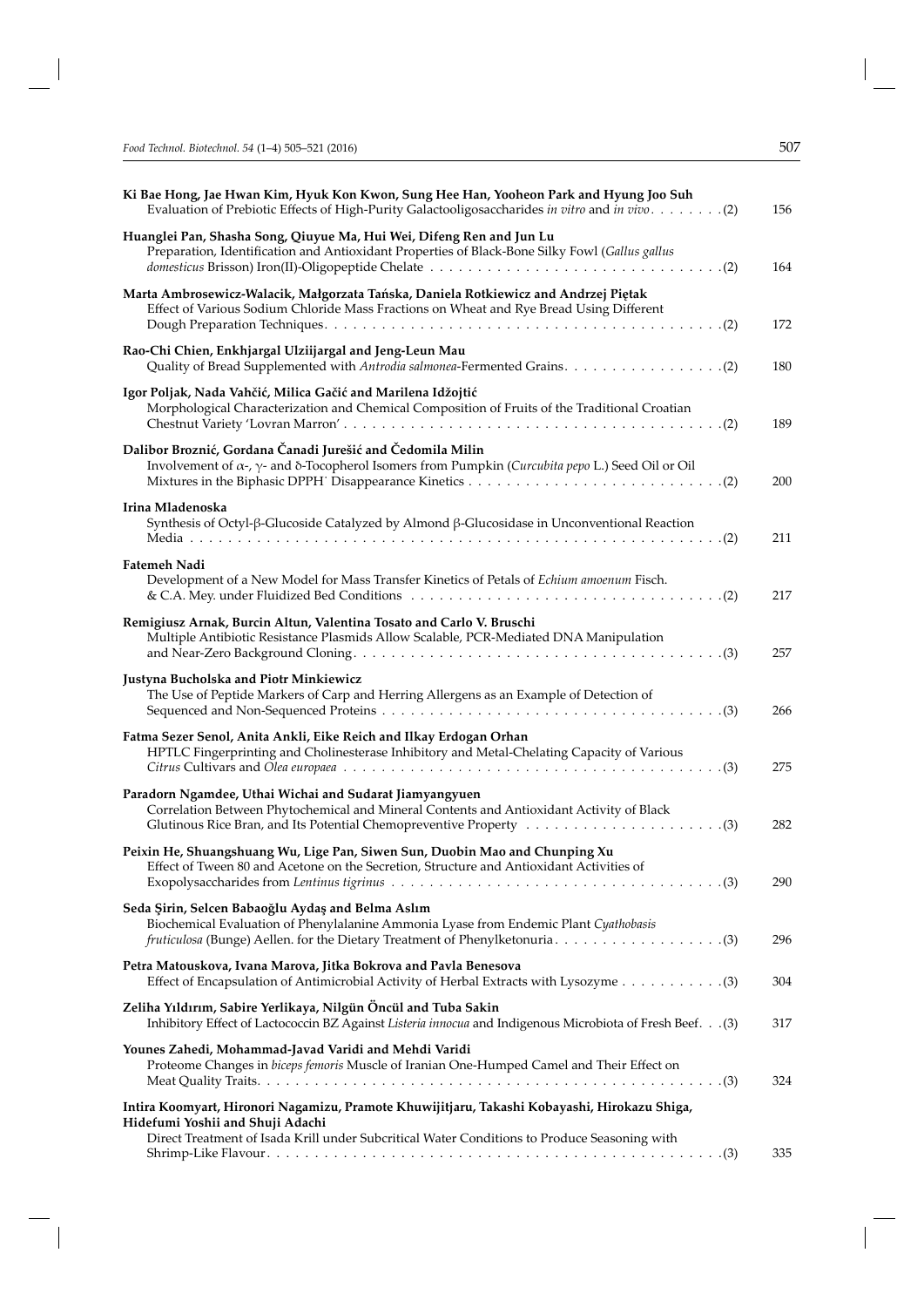| Dovilė Jonkuvienė, Lina Vaičiulytė-Funk, Joana Šalomskienė, Gitana Alenčikienė and<br>Aldona Mieželienė                                                                                                                                                                  |     |
|--------------------------------------------------------------------------------------------------------------------------------------------------------------------------------------------------------------------------------------------------------------------------|-----|
| Potential of Lactobacillus reuteri from Spontaneous Sourdough as a Starter Additive for Improving                                                                                                                                                                        | 342 |
| Disney Ribeiro Dias, Monique Suela Silva, Angélica Cristina de Souza, Karina Teixeira<br>Magalhães-Guedes, Fernanda Severo de Rezende Ribeiro and Rosane Freitas Schwan<br>Vinegar Production from Jabuticaba (Myrciaria jaboticaba) Fruit Using Immobilized Acetic Acid | 351 |
| Volker Schneider, Jonas Müller and Dominik Schmidt<br>Oxygen Consumption by Postfermentation Wine Yeast Lees: Factors Affecting Its Rate and Extent                                                                                                                      | 395 |
| Shao-Quan Liu and Althea Ying Hui Quek                                                                                                                                                                                                                                   | 403 |
| Iwona Konopka, Beata Roszkowska, Sylwester Czaplicki and Małgorzata Tańska<br>Optimization of Pumpkin Oil Recovery by Using Aqueous Enzymatic Extraction and Comparison                                                                                                  | 413 |
| Tone Aspevik, Henning Egede-Nissen and Åge Oterhals<br>A Systematic Approach to the Comparison of Cost Efficiency of Endopeptidases for the Hydrolysis                                                                                                                   | 421 |
| Maja Benković, Siniša Srečec, Ingrid Bauman, Damir Ježek, Sven Karlović, Dario Kremer,<br>Ksenija Karlović and Renata Erhatić                                                                                                                                            |     |
| Assessment of Drying Characteristics and Texture in Relation with Micromorphological Traits                                                                                                                                                                              | 432 |
| Ivona Elez Garofulić, Zoran Zorić, Sandra Pedisić and Verica Dragović-Uzelac<br>(4). Optimization of Sour Cherry Juice Spray Drying as Affected by Carrier Material and Temperature. (4)                                                                                 | 441 |
| Nermin Hande Avcioglu and Isil Seyis Bilkay                                                                                                                                                                                                                              | 450 |
| Aynur Serçe, Bircan Çeken Toptancı, Sevil Emen Tanrıkut, Sevcan Altaş, Göksel Kızıl,<br>Süleyman Kızıl and Murat Kızıl<br>Assessment of the Antioxidant Activity of Silybum marianum Seed Extract and Its Protective                                                     | 455 |
|                                                                                                                                                                                                                                                                          |     |

#### **PRELIMINARY COMMUNICATIONS**

| Małgorzata Kasprowicz-Potocka, Paulina Borowczyk, Anita Zaworska, Włodzimierz Nowak,<br>Andrzej Frankiewicz and Piotr Gulewicz                                                          |     |
|-----------------------------------------------------------------------------------------------------------------------------------------------------------------------------------------|-----|
| The Effect of Dry Yeast Fermentation on Chemical Composition and Protein Characteristics of                                                                                             | 360 |
| Claudia I. Gamboa-Gómez, Rubén F. González-Laredo, José Alberto Gallegos-Infante, Madel Mar                                                                                             |     |
| Larrosa Pérez, Martha R. Moreno-Jiménez, Ana G. Flores-Rueda and Nuria E. Rocha-Guzmán                                                                                                  |     |
| Antioxidant and Angiotensin-Converting Enzyme Inhibitory Activity of Eucalyptus camaldulensis                                                                                           | 367 |
| Rudy Álvarez, Héctor Araya, Rosa Navarro-Lisboa and Carol Lopez de Dicastillo<br>Evaluation of Polyphenol Content and Antioxidant Capacity of Fruits and Vegetables Using a             |     |
|                                                                                                                                                                                         | 462 |
| Ines Pohajda, Katarina Huić Babić, Ivana Rajnović, Sanja Kajić and Sanja Sikora                                                                                                         |     |
| (4). (4) Genetic Diversity and Symbiotic Efficiency of Indigenous Common Bean Rhizobia in Croatia (4)                                                                                   | 468 |
| Marina Mikulić, Andrea Humski, Bela Njari, Mario Ostović, Sanja Duvnjak and Željko Cvetnić<br>Prevalence of Thermotolerant Campylobacter spp. in Chicken Meat in Croatia and Multilocus |     |
|                                                                                                                                                                                         | 475 |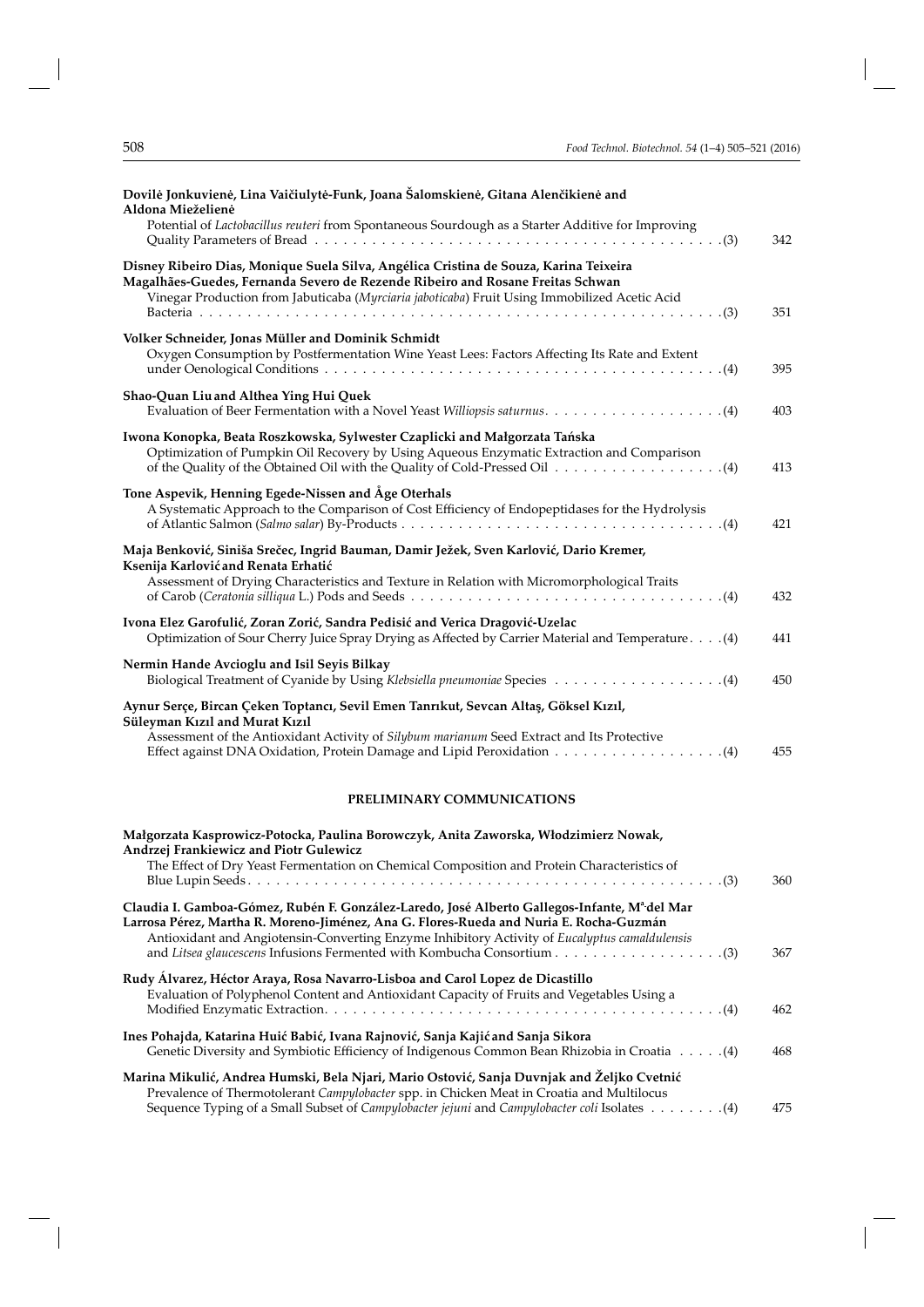#### **SCIENTIFIC NOTES**

| Zoran Zorić, Joško Markić, Sandra Pedisić, Viljemka Bučević-Popović, Ivana Generalić-Mekinić,<br>Katarina Grebenar and Tea Kulišić-Bilušić<br>Stability of Rosmarinic Acid in Aqueous Extracts from Different Lamiaceae Species after in vitro | 97  |
|------------------------------------------------------------------------------------------------------------------------------------------------------------------------------------------------------------------------------------------------|-----|
| Mária Presinszká, Klára Štiasna, Tomáš Vyhnánek, Václav Trojan, Eva Mrkvicová, Luděk Hřivna                                                                                                                                                    |     |
| and Ladislav Havel<br>Identification of Alleles of Puroindoline Genes and Their Effect on Wheat (Triticum aestivum L.)                                                                                                                         | 103 |
| Janja Trček, Luka Lipoglavšek and Gorazd Avguštin<br>16S rRNA in situ Hybridization Followed by Flow Cytometry for Rapid Identification of Acetic                                                                                              | 108 |
| Aleksandra Štornik, Barbara Skok and Janja Trček<br>Comparison of Cultivable Acetic Acid Bacterial Microbiota in Organic and Conventional Apple                                                                                                | 113 |
| Doris Kokalj, Janez Hribar, Blaž Cigić, Emil Zlatić, Lea Demšar, Lovro Sinkovič, Helena Šircelj,<br>Grega Bizjak and Rajko Vidrih                                                                                                              |     |
| Influence of Yellow Light-Emmiting Diodes at 590 nm on Storage of Apple, Tomato and Bell                                                                                                                                                       | 228 |
| Jasenka Gajdoš Kljusurić, Kiril Mihalev, Ivana Bečić, Ivana Polović, Mariya Georgieva,<br>Senka Djaković and Želimir Kurtanjek<br>Near-Infrared Spectroscopic Analysis of Total Phenolic Content and Antioxidant Activity of                   | 236 |
| Zheng-Yun Wu, Xue-Jun Lei, De-Wen Zhu and Ai-Min Luo<br>Investigating the Variation of Volatile Compound Composition in Maotai-Flavoured Liquor                                                                                                | 243 |
| Josip Ćurko, Marin Matošić, Vlado Crnek, Višnja Stulić and Ivan Mijatović<br>Adsorption Characteristics of Different Adsorbents and Iron(III) Salt for Removing As(V) from                                                                     | 250 |
| Magdalena Montowska and Edward Pospiech<br>Processed Meat Protein and Heat-Stable Peptide Marker Identification Using Microwave-Assisted                                                                                                       | 482 |
| Carolina Moroni Silva, Thais de Matos de Borba, Susana Juliano Kalil and<br>Janaína Fernandes de Medeiros Burkert<br>Raw Glycerol and Parboiled Rice Effluent for Carotenoid Production: Effect of the Composition                             |     |
|                                                                                                                                                                                                                                                | 489 |
| Muammer Kaplan, Öznur Karaoglu, Nazife Eroglu and Sibel Silici                                                                                                                                                                                 | 497 |

### **APPENDIX**

| Vladimir Mrša    |  |
|------------------|--|
| Editor's Letter. |  |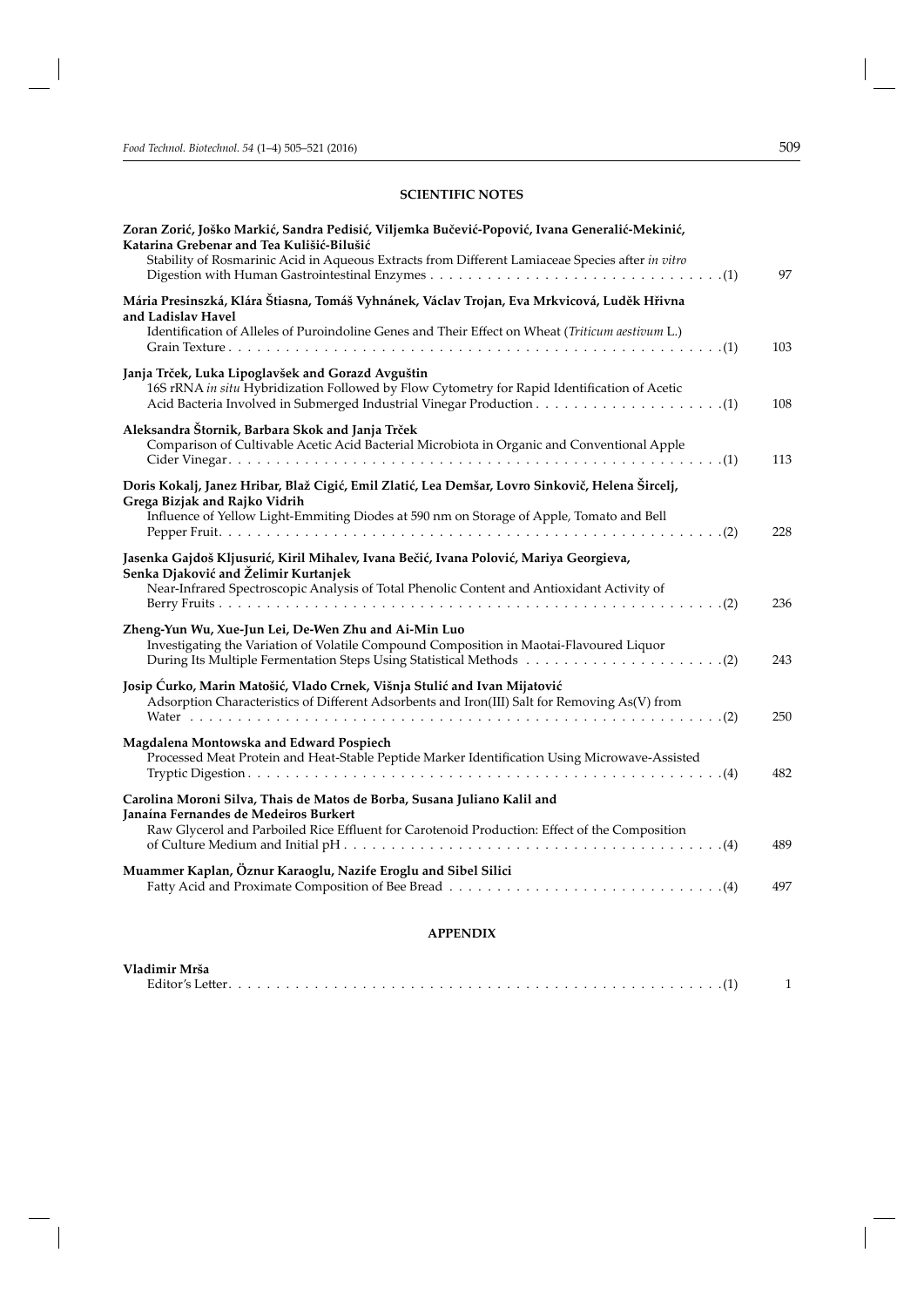# **AUTHOR INDEX**

|                                                                          | 70  |
|--------------------------------------------------------------------------|-----|
|                                                                          | 335 |
|                                                                          | 31  |
| Alenčikienė, Gitana (3)                                                  | 342 |
|                                                                          | 455 |
| Altun, Burcin. $\ldots \ldots \ldots \ldots \ldots \ldots$ . (3)         | 257 |
| Alvarez, Rudy $\ldots \ldots \ldots \ldots \ldots (4)$                   | 462 |
| Ambrosewicz-Walacik, Marta (2)                                           | 172 |
|                                                                          | 275 |
| Araya, Héctor $\dots \dots \dots \dots \dots \dots \dots$ (4)            | 462 |
|                                                                          | 257 |
| Aslim, Belma $\ldots \ldots \ldots \ldots \ldots \ldots$ . (3)           | 296 |
| Aspevik, Tone $\dots \dots \dots \dots \dots \dots \dots$                | 421 |
| Avcioglu, Nermin Hande (4)                                               | 450 |
|                                                                          | 108 |
|                                                                          | 21  |
|                                                                          |     |
| Babaoğlu Aydaş, Selcen 3)                                                | 296 |
|                                                                          | 36  |
|                                                                          | 36  |
| Bauman, Ingrid $\ldots \ldots \ldots \ldots \ldots \ldots (4)$           | 432 |
| Bečić, Ivana $\ldots \ldots \ldots \ldots \ldots \ldots \ldots (2)$      | 236 |
| Belščak-Cvitanović, Ana (1)                                              | 13  |
|                                                                          | 304 |
| Benito, Ángel $\dots \dots \dots \dots \dots \dots \dots$ . (2)          | 135 |
|                                                                          | 135 |
|                                                                          | 432 |
| Bizjak, Grega. $\ldots \ldots \ldots \ldots \ldots \ldots \ldots$ . (2)  | 228 |
| Bokrova, Jitka $\ldots \ldots \ldots \ldots \ldots \ldots \ldots$ .      | 304 |
|                                                                          | 360 |
|                                                                          | 200 |
| Bruschi, Carlo V. $\ldots \ldots \ldots \ldots \ldots \ldots$ .          | 257 |
|                                                                          | 266 |
| Bučević-Popović, Viljemka (1)                                            | 97  |
|                                                                          |     |
| Calderón, Fernando (2)                                                   | 135 |
| Carvalho, Daniel O. (1)                                                  | 60  |
| Chien, Rao-Chi (2)                                                       | 180 |
|                                                                          | 228 |
| Crnek, Vlado $\ldots \ldots \ldots \ldots \ldots \ldots (2)$             | 250 |
|                                                                          | 31  |
|                                                                          | 475 |
| Czaplicki, Sylwester (4)                                                 | 413 |
|                                                                          |     |
| Čanadi Jurešić, Gordana (2)                                              | 200 |
| Čanak, Iva $\ldots \ldots \ldots \ldots \ldots \ldots \ldots \ldots (2)$ | 129 |
|                                                                          |     |
|                                                                          | 250 |
|                                                                          | 145 |
|                                                                          |     |
| Demšar, Lea $\dots \dots \dots \dots \dots \dots \dots \dots$ . (2)      | 228 |
|                                                                          | 351 |
| Djaković, Senka (2)                                                      | 236 |
| Dragović-Uzelac, Verica (4)                                              | 441 |
| Duvnjak, Sanja (4)                                                       | 475 |
|                                                                          |     |
| Egede-Nissen, Henning (4)                                                | 421 |
| Elez Garofulić, Ivona (4)                                                | 441 |
|                                                                          | 432 |
|                                                                          | 497 |
| Espino-Díaz, Miguel (4)                                                  | 375 |

| Fernandes de Medeiros Burkert, Janaína (4)                             | 489 |
|------------------------------------------------------------------------|-----|
|                                                                        | 129 |
|                                                                        | 367 |
|                                                                        | 360 |
|                                                                        | 129 |
|                                                                        |     |
|                                                                        | 31  |
|                                                                        |     |
|                                                                        | 189 |
| Gajdoš Kljusurić, Jasenka (2)                                          | 236 |
| Gallegos-Infante, José Alberto (3)                                     | 367 |
|                                                                        | 78  |
| Gamboa-Gómez, Claudia I. (3)                                           | 367 |
| Gaurina Srček, Višnja (2)                                              | 145 |
| Generalić-Mekinić, Ivana (1)                                           | 97  |
|                                                                        |     |
| Georgieva, Mariya (2)                                                  | 236 |
| Ghiassi Tarzi, Babak (1)                                               | 52  |
|                                                                        | 129 |
| González-Aguilar, Gustavo (4)                                          | 375 |
|                                                                        | 367 |
|                                                                        | 3   |
| Gorjanović, Stanislava (1)                                             | 13  |
|                                                                        | 97  |
| Grebenar, Katarina (1)                                                 |     |
|                                                                        | 60  |
| Gül Güven, Reyhan (1)                                                  | 70  |
|                                                                        | 360 |
| Gupta, Sandeep Kumar. (1)                                              | 90  |
|                                                                        | 70  |
|                                                                        |     |
|                                                                        | 156 |
|                                                                        | 103 |
|                                                                        | 290 |
|                                                                        |     |
| Hong, Ki Bae $\dots \dots \dots \dots \dots \dots \dots \dots$         | 156 |
|                                                                        | 228 |
| Hřivna, Luděk (1)                                                      | 103 |
| Huić Babić, Katarina (4)                                               | 468 |
| Humski, Andrea (4)                                                     | 475 |
|                                                                        |     |
| Idžojtić, Marilena (2)                                                 | 189 |
|                                                                        |     |
| Jakopović, Željko (2)                                                  | 129 |
|                                                                        | 129 |
|                                                                        | 432 |
| Jiamyangyuen, Sudarat (3)                                              | 282 |
|                                                                        |     |
| Johansson, Björn (1)                                                   | 60  |
| Jonkuvienė, Dovilė (3)                                                 | 342 |
| Juliano Kalil, Susana 4)                                               | 489 |
| Juodeikiene, Grazina (1)                                               | 36  |
|                                                                        |     |
| Kadzińska, Justyna $\ldots \ldots \ldots \ldots \ldots (1)$            | 78  |
| Kajić, Sanja                                                           | 468 |
| Kaplan, Muammer $\ldots \ldots \ldots \ldots (4)$                      | 497 |
|                                                                        | 497 |
|                                                                        |     |
|                                                                        | 432 |
| Karlović, Sven $\ldots \ldots \ldots \ldots \ldots$ . (4)              | 432 |
| Kasprowitcz-Potocka, Małgorzata. (3)                                   | 360 |
| Khuwijitjaru, Pramote 3)                                               | 335 |
| Kim, Jae Hwan $\ldots \ldots \ldots \ldots \ldots (2)$                 | 156 |
| Kiss, Attila $\ldots \ldots \ldots \ldots \ldots \ldots \ldots \ldots$ | 31  |
|                                                                        | 455 |
| Kizil, Murat $\ldots \ldots \ldots \ldots \ldots \ldots \ldots (4)$    | 455 |
|                                                                        |     |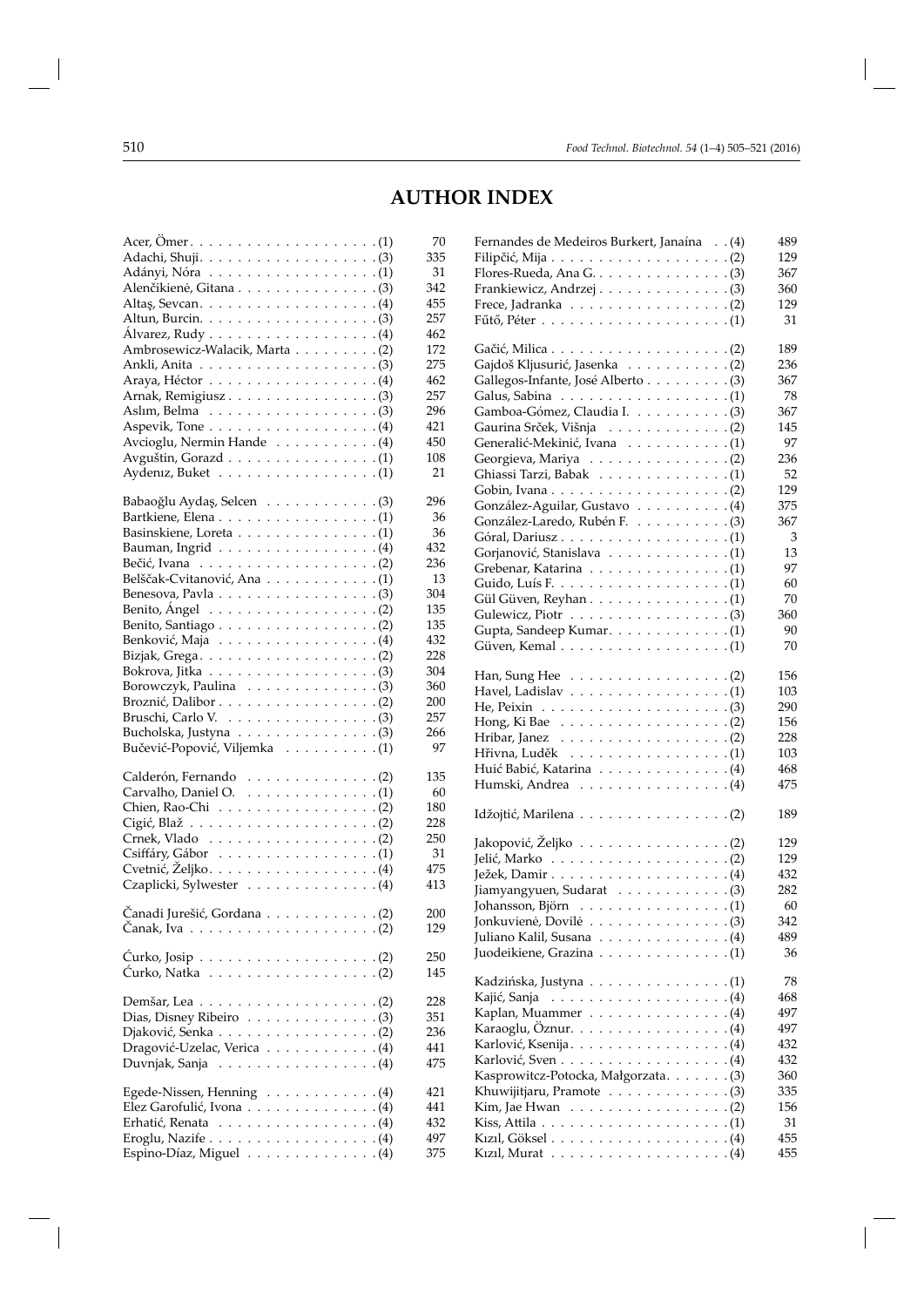| Kızıl, Süleyman (4)                                                   | 455 |
|-----------------------------------------------------------------------|-----|
| Kluza, Franciszek (1)                                                 | 3   |
| Kobayashi, Takashi (3)                                                | 335 |
| Kokalj, Doris $\ldots \ldots \ldots \ldots \ldots \ldots$ . (2)       | 228 |
| Komes, Draženka (1)                                                   | 13  |
| Konopka, Iwona $\dots \dots \dots \dots \dots \dots \dots$            | 413 |
|                                                                       | 335 |
| Kovačević Ganić, Karin (2)                                            | 145 |
|                                                                       | 3   |
|                                                                       | 432 |
| Kulišić-Bilušić, Tea (1)                                              | 97  |
|                                                                       | 45  |
| Kurtanjek, Želimir (2)                                                | 236 |
| Kwon, Hyuk Kon (2)                                                    | 156 |
|                                                                       |     |
| Laličić-Petronijević, Jovanka (1)                                     | 13  |
| Landeka Dragičević, Tibela (2)                                        | 129 |
|                                                                       | 367 |
|                                                                       | 243 |
| Lipoglavšek, Luka (1)                                                 | 108 |
|                                                                       | 403 |
| Lopez de Dicastillo, Carol (4)                                        | 462 |
|                                                                       | 164 |
|                                                                       | 243 |
| Ljevar, Ana $\ldots \ldots \ldots \ldots \ldots \ldots \ldots (2)$    | 145 |
|                                                                       | 164 |
| Magalhães-Guedes, Karina Teixeira (3)                                 | 351 |
|                                                                       | 36  |
| Mao, Duobin $\ldots \ldots \ldots \ldots \ldots \ldots$ . (3)         | 290 |
|                                                                       | 97  |
|                                                                       | 129 |
| Markov, Ksenija (2)                                                   |     |
|                                                                       | 304 |
| Matos de Borba, Thais de. (4)                                         | 489 |
|                                                                       | 250 |
|                                                                       | 304 |
| Matpan Bekler, Fatma (1)                                              | 70  |
| Mau, Jeng-Leun (2)                                                    | 180 |
| Mieželienė, Aldona $\ldots \ldots \ldots \ldots \ldots$ .             | 342 |
| Mihalev, Kiril $\ldots \ldots \ldots \ldots \ldots \ldots \ldots$ (2) | 236 |
|                                                                       | 250 |
| Mikulić, Marina (4)                                                   | 475 |
| Milin, Čedomila $\ldots \ldots \ldots \ldots \ldots \ldots$ .         | 200 |
|                                                                       | 266 |
| Mladenoska, Irina $\ldots \ldots \ldots \ldots \ldots$ . (2)          | 211 |
| Montowska, Magdalena (4)                                              | 482 |
| Moreno-Jiménez, Martha R. (3)                                         | 367 |
| Moroni Silva, Carolina (4)                                            | 489 |
|                                                                       | 103 |
|                                                                       | 1   |
|                                                                       | 395 |
| Nadi, Fatemeh<br>. (2)                                                | 217 |
|                                                                       | 335 |
| Navarro-Lisboa, Rosa 4)                                               | 462 |
| Negi, Pradeep Singh $\ldots \ldots \ldots \ldots \ldots (1)$          | 90  |
| Ngamdee, Paradorn. (3)                                                | 282 |
|                                                                       | 360 |
| Njari, Bela $\ldots \ldots \ldots \ldots \ldots \ldots \ldots (4)$    | 475 |
|                                                                       |     |
| Olivas, Guadalupe I. $\ldots \ldots \ldots \ldots (4)$                | 375 |
|                                                                       | 60  |

|                                                                                              | 317        |
|----------------------------------------------------------------------------------------------|------------|
| Orhan, Ilkay Erdogan (3)                                                                     | 275        |
| Ostojić, Sanja $\ldots \ldots \ldots \ldots \ldots \ldots \ldots$                            | 13         |
| Ostović, Mario $\dots \dots \dots \dots \dots \dots \dots$                                   | 475        |
| Oterhals, $\text{Age} \ldots \ldots \ldots \ldots \ldots \ldots (4)$                         | 421        |
|                                                                                              | 135        |
|                                                                                              | 164        |
| Pan, Lige $\dots \dots \dots \dots \dots \dots \dots \dots \dots \dots$                      | 290        |
|                                                                                              | 156        |
|                                                                                              | 13         |
| Pedisić Sandra (1, 4)                                                                        | 97, 441    |
| Pezo, Lato $\ldots \ldots \ldots \ldots \ldots \ldots \ldots \ldots$                         | 13         |
| Piętak, Andrzej (2)                                                                          | 172        |
| Pirinççioğlu, Hemşe $\ldots \ldots \ldots \ldots \ldots (1)$                                 | 70         |
|                                                                                              | 45         |
| Pleadin, Jelka $\ldots \ldots \ldots \ldots \ldots \ldots (2)$                               | 129        |
| Pohajda, Ines $\ldots \ldots \ldots \ldots \ldots (4)$                                       | 468        |
| Polović, Ivana $\ldots \ldots \ldots \ldots \ldots \ldots$ . (2)                             | 236        |
| Poljak, Igor $\ldots \ldots \ldots \ldots \ldots \ldots (2)$                                 | 189        |
| Popov-Raljić, Jovanka (1)                                                                    | 13         |
| Pospiech, Edward 4)                                                                          | 482        |
|                                                                                              | 103        |
|                                                                                              |            |
| Quek, Althea Ying Hui (4)                                                                    | 403        |
| Radošević, Kristina (2)                                                                      | 145        |
|                                                                                              | 468        |
|                                                                                              | 275        |
|                                                                                              | 164        |
| Ribeiro, Fernanda Severo de Rezende (3)                                                      | 351        |
|                                                                                              | 367        |
|                                                                                              | 413        |
|                                                                                              | 172        |
| Sakin, Tuba                                                                                  | 317        |
| Schmidt, Dominik $\ldots \ldots \ldots \ldots \ldots (4)$                                    |            |
|                                                                                              | 395        |
|                                                                                              | 395        |
|                                                                                              | 351        |
|                                                                                              | 275        |
| Senol, Fatma Sezer $\ldots \ldots \ldots \ldots \ldots (3)$                                  | 375        |
| Sepúlveda, David Roberto (4)<br>Serçe, Aynur $\ldots \ldots \ldots \ldots \ldots \ldots (4)$ | 455        |
|                                                                                              | 52         |
| Seyedain-Ardabili, Mojan (1)<br>Seyis Bilkay, Isil $\ldots \ldots \ldots \ldots \ldots (4)$  | 450        |
|                                                                                              | 52         |
| Sharifan, Anousheh. $\dots \dots \dots \dots \dots \dots \dots$                              | 335        |
| Sikora, Sanja $\ldots \ldots \ldots \ldots \ldots \ldots \ldots (4)$                         | 468        |
| Silici, Sibel $\ldots \ldots \ldots \ldots \ldots \ldots \ldots (4)$                         | 497        |
| Silva, Monique Suela (3)                                                                     | 351        |
| Sinkovič, Lovro $\dots \dots \dots \dots \dots \dots \dots$                                  | 228        |
| $Sirin, Seda \ldots \ldots \ldots \ldots \ldots \ldots \ldots (3)$                           | 296        |
|                                                                                              | 113        |
| Song, Shasha<br>. (2)                                                                        | 164        |
| Souza, Angélica Cristina de (3)                                                              | 351        |
| Spiess, Walter E. L. $\ldots \ldots \ldots \ldots \ldots (1)$                                | 3          |
| Srečec, Siniša $\ldots \ldots \ldots \ldots \ldots \ldots$ . (4)                             | 432        |
|                                                                                              | 250        |
|                                                                                              | 156        |
|                                                                                              | 290        |
| Sužnjević, Desanka (1)                                                                       | 13         |
| Šalomskienė, Joana (3)                                                                       | 342        |
|                                                                                              | 228        |
| Štiasna, Klára $\ldots \ldots \ldots \ldots \ldots \ldots \ldots$<br>Štornik, Aleksandra (1) | 103<br>113 |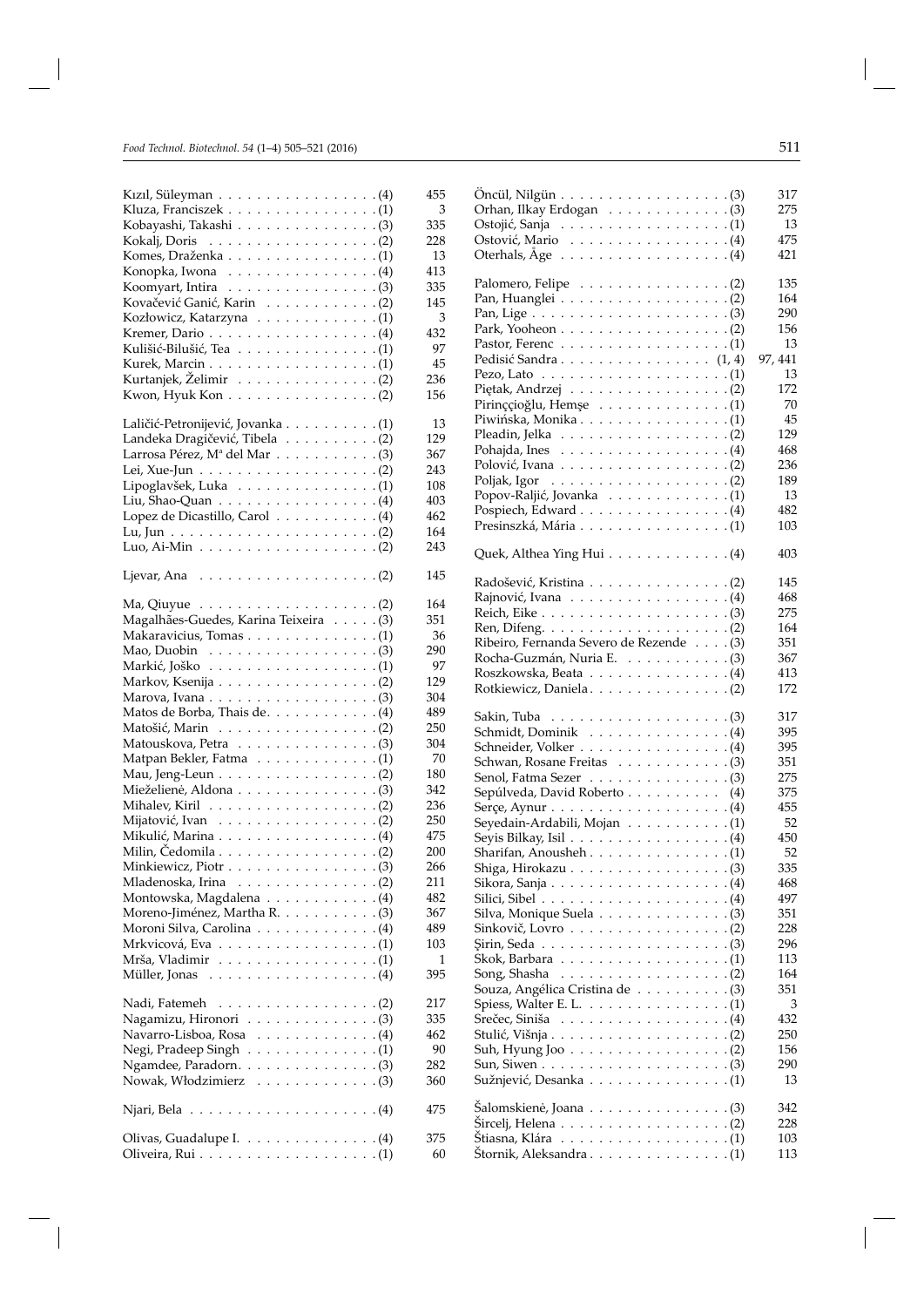| 455                                                                 |
|---------------------------------------------------------------------|
| 172, 413<br>Tańska, Małgorzata $\ldots \ldots \ldots \ldots (2, 4)$ |
| 36                                                                  |
| 145                                                                 |
| 455                                                                 |
| 257                                                                 |
| 108, 113                                                            |
| 103                                                                 |
| 180                                                                 |
| 189                                                                 |
| 342                                                                 |
| 324                                                                 |
| 324                                                                 |
| 36                                                                  |
| 228                                                                 |
| 129                                                                 |
| 103                                                                 |
|                                                                     |

|                                                                    | 164     |
|--------------------------------------------------------------------|---------|
| Wichai, Uthai $\ldots \ldots \ldots \ldots \ldots \ldots$ . (3)    | 282     |
|                                                                    | 45      |
|                                                                    | 290     |
| Wu, Zheng-Yun (2)                                                  | 243     |
| Wyrwisz, Jarosław $\dots \dots \dots \dots \dots \dots \dots$      | 45      |
| $Xu$ , Chunping $\ldots \ldots \ldots \ldots \ldots \ldots \ldots$ | 290     |
|                                                                    | 317     |
| Yildirim, Zeliha $\ldots \ldots \ldots \ldots \ldots \ldots (3)$   | 317     |
|                                                                    | 21      |
| Yoshii, Hidefumi $\ldots \ldots \ldots \ldots \ldots$ . (3)        | 335     |
|                                                                    | 324     |
| Zaworska, Anita $\ldots \ldots \ldots \ldots \ldots$ . (3)         | 360     |
| Zhu, De-Wen $\ldots \ldots \ldots \ldots \ldots \ldots (2)$        | 243     |
| Zlatić, Emil $\ldots \ldots \ldots \ldots \ldots \ldots (2)$       | 228     |
| Zorić, Zoran (1, 4)                                                | 97, 441 |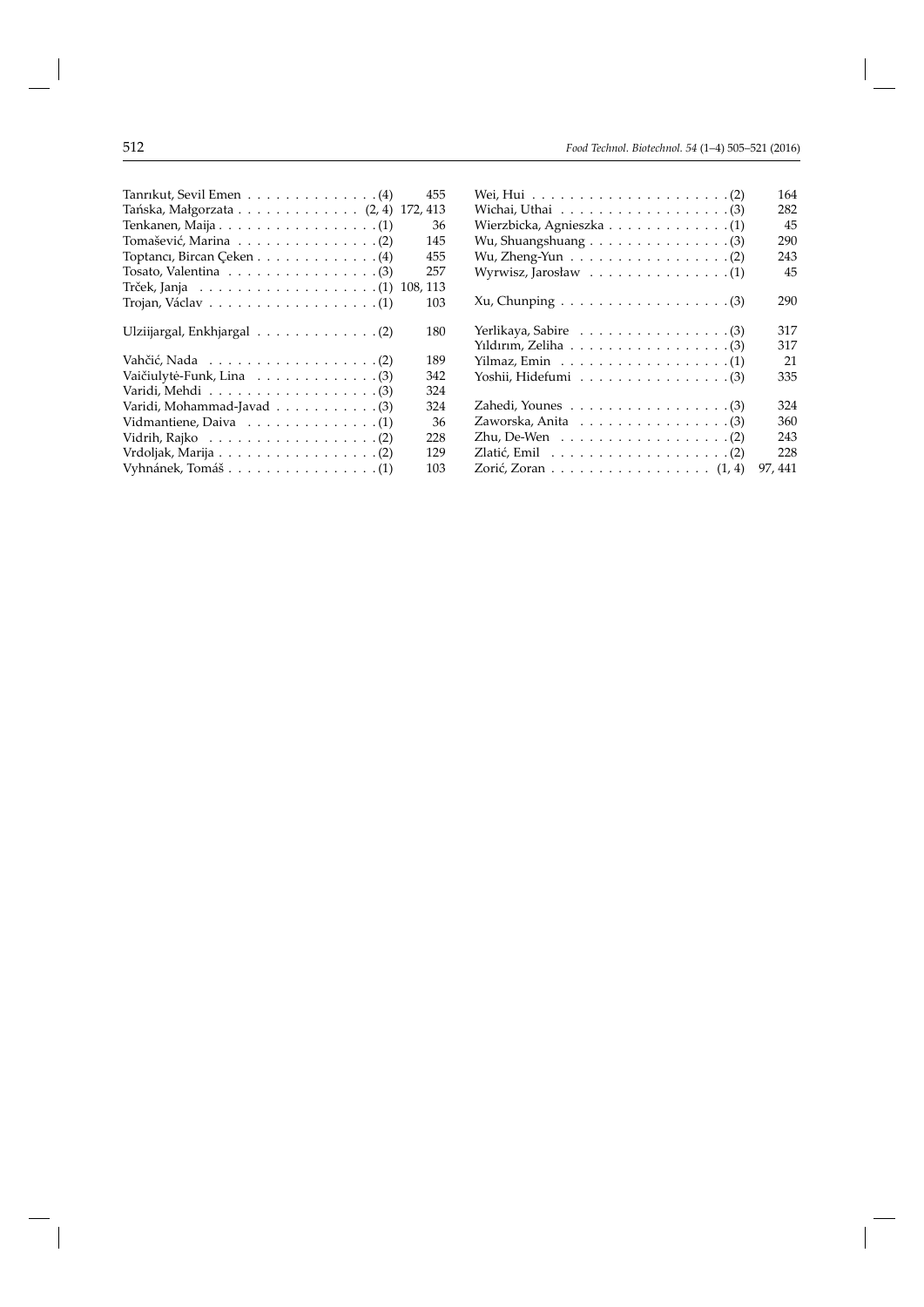# **SUBJECT INDEX**

antimicrobial effect

#### **A**

acetic acid bacteria rapid identification of, during submerged industrial vinegar production, by 16S rRNA *in situ* hybridization and flow cytometry, 108 vinegar production from jabuticaba (*Myrciaria jaboticaba*) fruit by immobilized, 351 *Acetobacter* rapid identification of, during submerged industrial vinegar production, by 16S rRNA *in situ* hybridization and flow cytometry, 108 identification of, by restriction and sequence analysis during conventional and organic apple cider vinegar production, 113 adsorption of arsen from water on three types of adsorbents, 250 Airén wine influence of *Lachancea thermotolerans* on quality and composition of, produced by fermentation of low-acidity grape must, 135 alcohol acyltransferase (AAT) role of, in the production of volatile compounds responsible for apple aroma, 375 alcohol dehydrogenase (ADH) role of, in the production of volatile compounds responsible for apple aroma, 375 alcoholic fermentation of jabuticaba (*Myrciaria jaboticaba*) fruit by *Saccharomyces cerevisiae* CCMA 0200, 351 alginate used for microencapsulation of *Lactobacillus acidophilus* LA-5 and *Lactobacillus casei* 31 for functional bread production, 52 allergens the use of peptide markers of carp and herring, as an example of detection of sequenced and non-sequenced proteins, 266 almond β-glucosidase catalysis of enzymatic synthesis of octyl-β-glucoside by, in monophasic octanol/water mixtures, 211 amino acids production of, during fermentation of low-acidity grape must sequentially inoculated with *Saccharomyces cerevisiae* and *Lachancea thermotolerans*, 135 *Anoxybacillus* sp. AH1 purification and characterization of thermostable and detergent-stable  $\alpha$ -amylase from, 70 anthocyanins determination of, in various black glutinous rice cultivars from Thailand, 282 antibacterial activity of Indian bora ge (*Plectranthus amboinicus* Benth) leaf extracts against spoilage bacteria and natural microflora in food systems and chicken meat, 90 antimicrobial activity of *Lactobacillus reuteri* from spontaneous sourdough used as a starter additive to improve bread quality, 342 of herb extracts with lysozyme encapsulated in polysaccharides and liposomes, 304 antinutritional factors influence of fermentation on, in blue lupin seeds, 360 antioxidant activity of black-bone silky fowl iron(II)-oligopeptide chelate, 164 of berry fruits, expressed as IT, RAC and DPPH radical scavenging, 236 of different black glutinous rice bran cultivars, 282 of herbal infusions and fermented beverages of *Eucalyptus camaldulensis* and *Litsea glaucescens*, 367 of the *Silybum marianum* (milk thistle) seed ethanol extract, 455 antioxidant and prooxidant capacity of prenylflavonoid xanthohumol from hop plant (*Humulus lupulus* L.), 60 antioxidant capacity of chocolate with different cocoa content during storage, 13 of different fruit wines, determined by ABTS and FRAP assays, 145 of fruit and vegetable extracts obtained by chemical and modified *in vitro* digestive enzymatic extractions, 462 antioxidant potential influence of LED light on, of apple, tomato and bell pepper fruit after 7 days of storage, 228 antiproliferative activity of exopolysaccharides from *Lentinus tigrinus*, 290 *Antrodia salmonea* quality of the bread supplemented with grains fermented by, 180 apple aroma biochemistry of, 375 arsenic removal adsorption characteristics of three types of adsorbents and iron(III) salt used for, from water, 250 ascorbate oxidase determination of l-ascorbic acid in beverages by, amperometric biosensor based on, 31 l-ascorbic acid determination of, in beverages by ascorbate oxidase-based amperometric biosensor, 31 influence of LED light on, in apple, tomato and bell pepper fruit after 7 days of storage, 228 astaxanthin stability of, after direct treatment of isada krill under subcritical water conditions, 335 **B** back-propagation neural network prediction of optimal conditions for Maotai- -flavoured liquor fermentation by, 243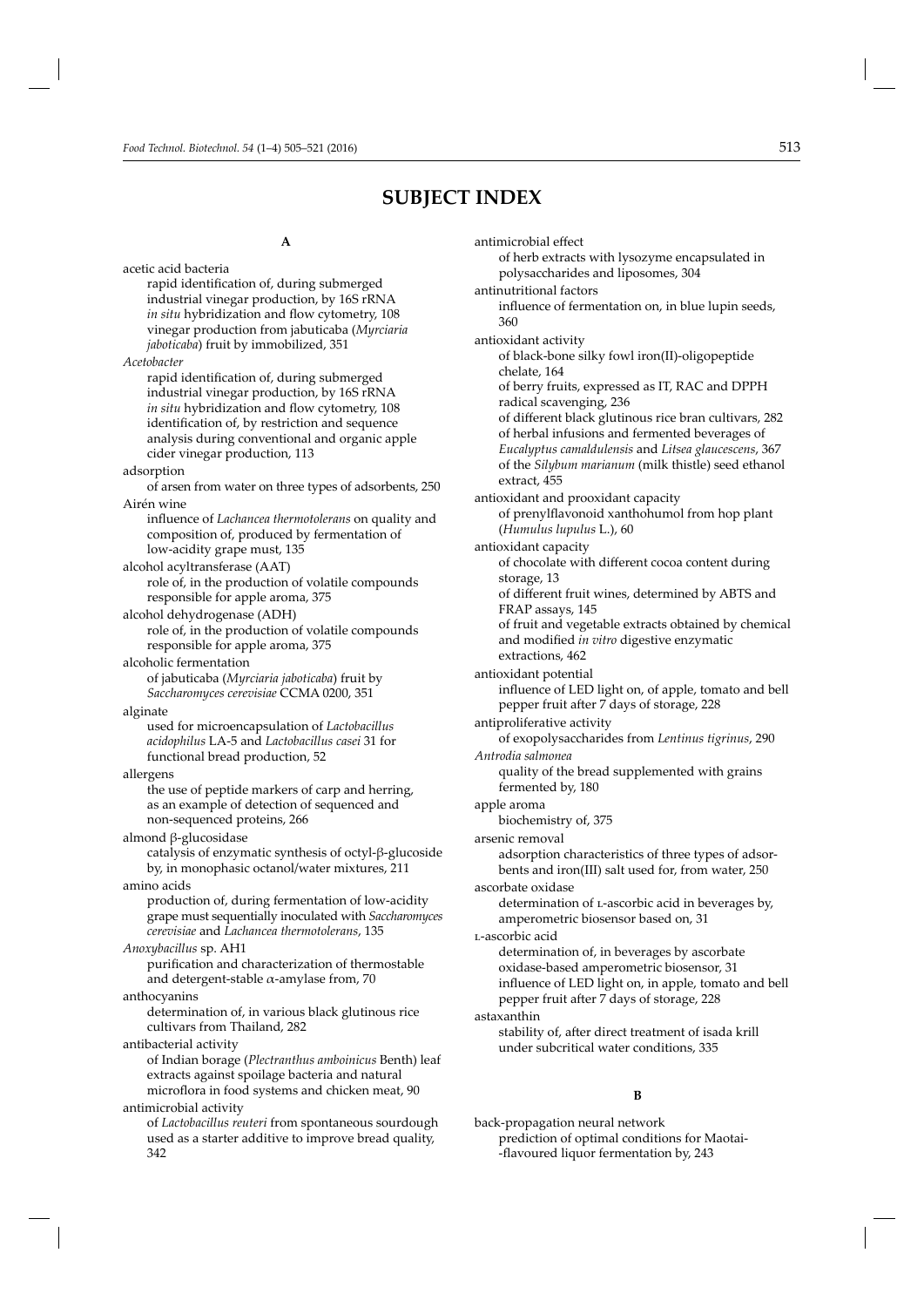bacteriocin

inhibitory effect of, from *Lactococcus lactis* spp. *lactis* BZ, against *Listeria innocua* and indigenous microbiota of fresh beef, 317

bee bread

fatty acid and proximate composition of, from different botanical origins, 497

#### beef

inhibitory effect of lactococcin from *Lactococcus lactis* spp. *lactis* BZ against indigenous microbiota of fresh, 317

#### beer

production of fruity, by a novel yeast *Williopsis saturnus* var. *mrakii* NCYC 500, 403

#### berry fruits

near-infrared (NIR) spectroscopic analysis of total phenolic content and antioxidant activity of, 236

#### *biceps femoris*

physicochemical and quality changes in, of Iranian one-humped camel during refrigeration storage, 324

#### bifidobacteria

growth of, on high-purity galactooligosaccharides as prebiotic ingredients, 156

#### biodegradation

optimization of the, of cyanide by *Klebsiella pneumoniae*, 450

#### biogenic amines

production of, during fermentation of low-acidity grape must sequentially inoculated with *Saccharomyces cerevisiae* and *Lachancea thermotolerans*, 135

#### biosensor

development of novel, for determination of l-ascorbic acid in beverages, 31

#### biosurfactant

synthesis of octyl-β-glucoside, by almond β-glucosidase in monophasic octanol water mixtures, 211

#### black-bone silky fowl oligopeptide

optimal conditions for chelation of, with iron(II), 164 black glutinous rice bran

phytochemical and mineral contents, antioxidant activity and chemopreventive property of, 282

#### bread

physical properties of, with different content and particle size of oat fibre powder, 45 production of functional, by addition of microen-

capsulated probiotics and inulin, 52

quality of, supplemented with *Antrodia salmonea*- -fermented grains, 180

improvement of, quality using *Lactobacillus reuteri* from spontaneous sourdough as a starter additive, 342

bread properties

influence of decreased sodium chloride mass fraction and different dough preparation techniques on wheat and rye, 172

by-products

of agro-industry, used as substrates for natural pigment production, 489

**C**

camel physicochemical and quality changes in *biceps femoris* and *longissimus thoracis* muscles of Iranian one-humped, during refrigeration storage, 324 carbonyl formation inhibition of, by *Silybum marianum* (milk thistle) seed etanol extract, 455 carob evaluation of drying characteristics, texture and microstructure of, pods and seeds, 432 *Castanea sativa* quantitative and qualitative morphological characterization and chemical composition of 'Lovran Marron', 189 cell wall damage as mechanism of antibacterial activity by Indian borage (*Plectranthus amboinicus* Benth) leaf extracts against spoilage bacteria and natural microflora in food systems and chicken meat, 90 cheese in lambskin sack microbiological quality of, from raw cow's and sheep's milk, 129 chelation optimal conditions for, of black-bone silky fowl oligopeptide with iron(II), 164 chemical composition of 'Lovran Marron' (*Castanea sativa*) fruits, 189 chicken meat in Croatia determination of prevalence of thermotolerant *Campylobacter* species in, 475 chitosan used for microencapsulation of *Lactobacillus acidophilus* LA-5 and *Lactobacillus casei* 31 for functional bread production, 52 chocolate flavonoid content in, and oxidative stability and antioxidant capacity of, with different cocoa content during storage, 13 cholinesterase inhibition by extracts of various *Citrus* cultivars and *Olea europaea*, 275 *Citrus* sp. HPTLC fingerprinting, cholinesterase inhibitory and metal-chelating capacity of, 275 colour of bread supplemented with *Antrodia salmonea*- -fermented grains, 180 combined fermentation quality and composition of Airén wine produced by, of low-acidity grape must sequentially inoculated with *Saccharomyces cerevisiae* and *Lachancea thermotolerans*, 135 comet assay detection of DNA damage in *Saccharomyces cerevisiae* by, after exposure to prenylflavonoid xanthohumol from hop plant (*Humulus lupulus* L.), 60 common bean

determination of genetic diversity of, rhizobia isolated from different field sites in central Croatia, 468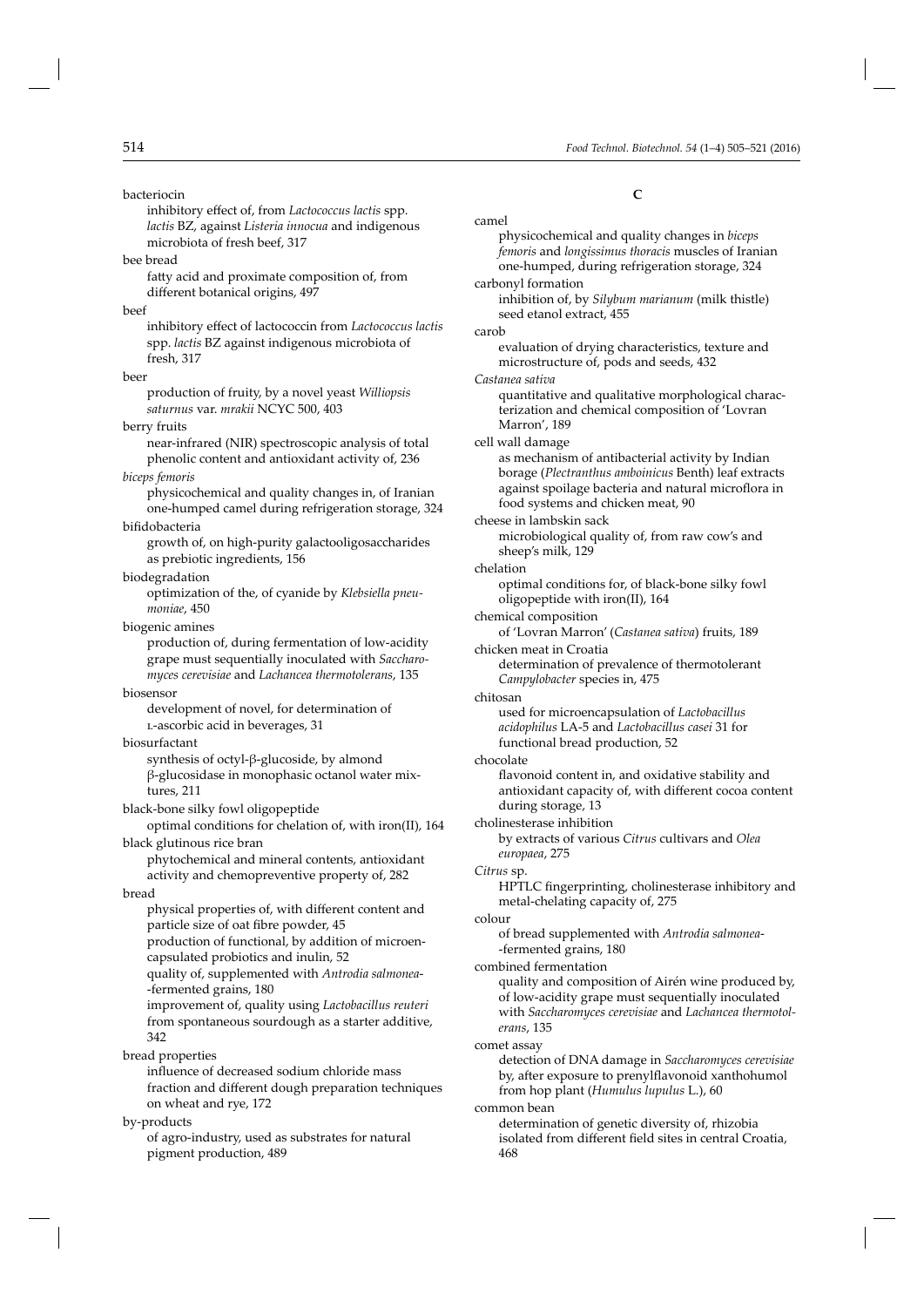cost efficiency

of Atlantic salmon (*Salmo salar*) by-product hydrolysis using different endopeptidases, 421 cow's milk

used for traditional production of cheese in lambskin sacks, 129

cyanide

optimization of the biodegradation of, by *Klebsiella pneumoniae*, 450

*Cyathobasis fruticulosa*

biochemical evaluation of phenylalanine ammonia lyase from, for dietary treatment of phenylketonuria, 296

cytotoxicity of different fruit wines, determined on MCF-7, CaCo-2 and HeLa cancer cell lines, 145

#### **D**

degree of hydrolysis determination of, of Atlantic salmon (*Salmo salar*) by-products using different endopeptidases, 421

detergent-stable α-amylase purification and characterization of thermostable and, from *Anoxybacillus* sp. AH1, 70

dietary fibre effect of particle size of oat, on the physical properties of wheat bread rolls, 45

differential scanning calorimetry determination of oxidative stability of chocolate with different cocoa content by, 13

dissolved oxygen

consumption of, by postfermentation wine yeast lees, 395

DNA manipulation

PCR-mediated, for multiple antibiotic resistance plasmid construction, 257

DPPH˙ disappearance kinetics measurement of antioxidant activity by, of three types of pumpkin seed oil or oil mixtures, 200

drinking water adsorption characteristics of three types of adsorbents and iron(III) salt used for arsenic removal from, 250

drying

influence of morphological traits on, of carob pods and seeds, 432

#### **E**

*Echium amoenum* petals development of a new thin-layer drying model for mass transfer kinetics of, under fluidized bed conditions, 217

edible films

effect of rapeseed oil content on the physical properties of whey protein-based, 78

emulsion

evaluation of physical properties of film-forming, depending on of rapeseed oil content, 78

encapsulation effect of, on antimicrobial activity of herbal extracts with lysozyme, 304 endemic plant *Cyathobasis fruticulosa* (Bunge) Aellen. as a source of phenylalanine ammonia lyase for dietary treatment of phenylketonuria, 296 endopeptidase comparison of hydrolytic and cost efficiencies of, used for hydrolysis of Atlantic salmon (*Salmo salar*) by-products, 421 enzymatic cleavage acceleration influence of microwave irradiation on the, of proteins exposed to thermal denaturation, 482 enzymatic extraction enhancement of polyphenol content and antioxidant capacity in fruit and vegetable extracts obtained by, 462 enzymatic maceration of pumpkin seeds, to improve oil recovery by aqueous enzymatic extraction, 413 enzymatic synthesis of octyl-β-glucoside catalysed by almond β-glucosidase in monophasic octanol/water mixtures, 211 enzyme activity inhibition determination of, for characterization of detergent- -stable α-amylase isolated from *Anoxybacillus* sp. AH1, 70 enzyme purification of α-amylase from *Anoxybacillus* sp. AH1, 70 of phenylalanine ammonia lyase from *Cyathobasis fruticulosa* (Bunge) Aellen., 296 ERIC-PCR analysis of genetic diversity of common bean rhizobia isolated from different field sites in central Croatia, 468 esters composition of, in the beer produced by *Williopsis saturnus* var. *mrakii* NCYC 500 and *Saccharomyces cerevisiae* Safale US-05, 403 ethanol production of, during fermentation of low-acidity grape must sequentially inoculated with *Saccharomyces cerevisiae* and *Lachancea thermotolerans*, 135 exopolysaccharides the effect of Tween 80 and acetone on secretion, structure and antioxidant activity of, from *Lentinus tigrinus*, 290 extruded rye use of, for Lithuanian traditional beverage preparation with increased oligosaccharide content, 36 **F** fatty acid composition

of different monofloral bee bread samples, 497 fermentation

influence of, by different yeasts on chemical composition and protein characteristics of lupin seeds, 360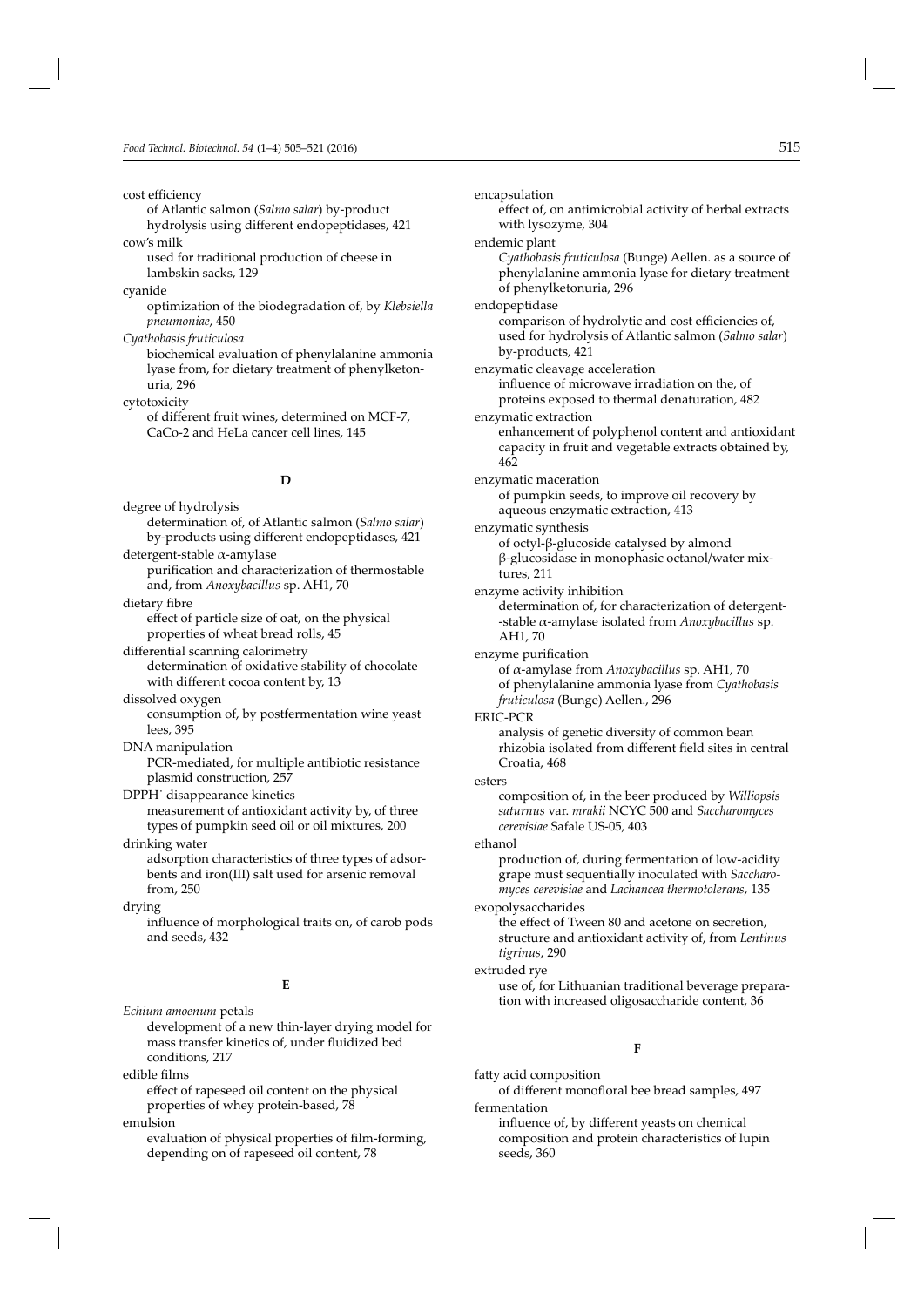evaluation of beer, with a novel yeast *Williopsis saturnus*, 403

fermented beverages

antioxidant and angiotensin-converting enzyme inhibitory activity of *Eucalyptus camaldulensis* and *Litsea glaucescens*, produced by kombucha consortium, 367

#### fermented grain

solid-state fermentation of buckwheat, oat, embryo rice and wheat, with *Antrodia salmonea*, used in the production of bread, 180

#### fish

identification of proteins from, as markers for detecting multiple species based on a comparative proteomic approach, 266

fish protein hydrolysate

production of, from Atlantic salmon (*Salmo salar*) by-products using different endopeptidases, 421

#### flavonoids

influence of LED light on, in apple, tomato and bell pepper fruit, after 7 days of storage, 228

#### flow cytometry

for identification of acetic acid bacteria during submerged industrial vinegar production, 108

#### fluidized bed dryer

development of new model of thin-layer drying of *Echium amoenum* Fisch. & C.A. Mey. petals in, 217

#### food

thawing time prediction modelling of frozen, 3 food model system

cabbage and papaya as, used for determination of antimicrobial activity of Indian borage (*Plectranthus amboinicus* Benth) leaf extracts, 90

#### food safety

improvement of, by the use of Indian borage (*Plectranthus amboinicus* Benth) leaf extracts as antibacterial agents, 90

increase of, of bread by the addition of *Lactobacillus reuteri* from spontaneous sourdough, 342

#### fortified food

addition of the black-bone silky fowl iron(II)-oligopeptide chelate for the production of, 164

#### fruits and vegetables

content and antioxidant capacity of polyphenols in the extracts of, obtained by chemical and modified *in vitro* digestive enzymatic extractions, 462

#### fruit vinegar

production of, from jabuticaba (*Myrciaria jaboticaba*) fruit by immobilized acetic acid bacteria, 351

#### fruit wines

phenolic composition, antioxidant capacity and cytotoxicity of, 145

#### frying oil

performance of antioxidant compounds added to, 21

#### functional analysis

of multiple antibiotic resistance plasmids used for cloning as templates for PCR-based DNA manipulation, 257

#### **G**

| gene knock-out                                                                                                                                                                                                                                                            |
|---------------------------------------------------------------------------------------------------------------------------------------------------------------------------------------------------------------------------------------------------------------------------|
| construction of multiple antibiotic resistance<br>plasmid for, in Saccharomyces cerevisiae, 257                                                                                                                                                                           |
| genes encoding GLP-1 and PYY peptides<br>upregulation of, in rats after high-purity galactooli-<br>gosaccharide intake, 156                                                                                                                                               |
| genotoxic and antigenotoxic effects<br>of prenylflavonoid xanthohumol from hop plant<br>(Humulus lupulus L.), 60                                                                                                                                                          |
| Gluconacetobacter                                                                                                                                                                                                                                                         |
| identification of, during submerged industrial<br>vinegar production, by 16S rRNA in situ hybridiza-<br>tion and flow cytometry, 108<br>identification of, by restriction and sequence<br>analysis during conventional and organic apple<br>cider vinegar production, 113 |
| Gluconobacter<br>identification of, during submerged industrial<br>vinegar production by 16S rRNA in situ hybridiza-<br>tion and flow cytometry, 108                                                                                                                      |
| glycerol                                                                                                                                                                                                                                                                  |
| production of, during fermentation of low-acidity<br>grape must sequentially inoculated with Saccharo-<br>myces cerevisiae and Lachancea thermotolerans, 135                                                                                                              |
| grain hardness                                                                                                                                                                                                                                                            |
| identification of alleles of puroindoline genes and<br>their effect on, of wheat (Triticum aestivum L.), 103                                                                                                                                                              |
| green tea extract<br>antioxidant effect of, during frying in peanut oil, 21                                                                                                                                                                                               |
|                                                                                                                                                                                                                                                                           |
| н                                                                                                                                                                                                                                                                         |
| herbal infusions<br>antioxidant and angiotensin-converting enzyme<br>inhibitory activity of, of Eucalyptus camaldulensis and<br>Litsea glaucescens, 367                                                                                                                   |
| herbs                                                                                                                                                                                                                                                                     |

antimicrobial effect of extracts of, with lysozyme encapsulated in polysaccharides and liposomes, 304

high-purity galactooligosaccharides *in vitro* and *in vivo* evaluation of, as prebiotic

#### ingredients, 156 HPLC-PDA/MS

used for quantification of phenolic compounds in different fruit wines. 145

#### HPTLC

fingerprinting of various *Citrus* cultivars and *Olea europaea*, 275

#### human gastrointestinal enzymes

stability of rosmarinic acid during *in vitro* digestion by, 97

#### **I**

immobilized cells

of *Acetobacter aceti* and *Gluconobacter oxydans* used for vinegar production from jabuticaba (*Myrciaria jaboticaba*) fruit, 351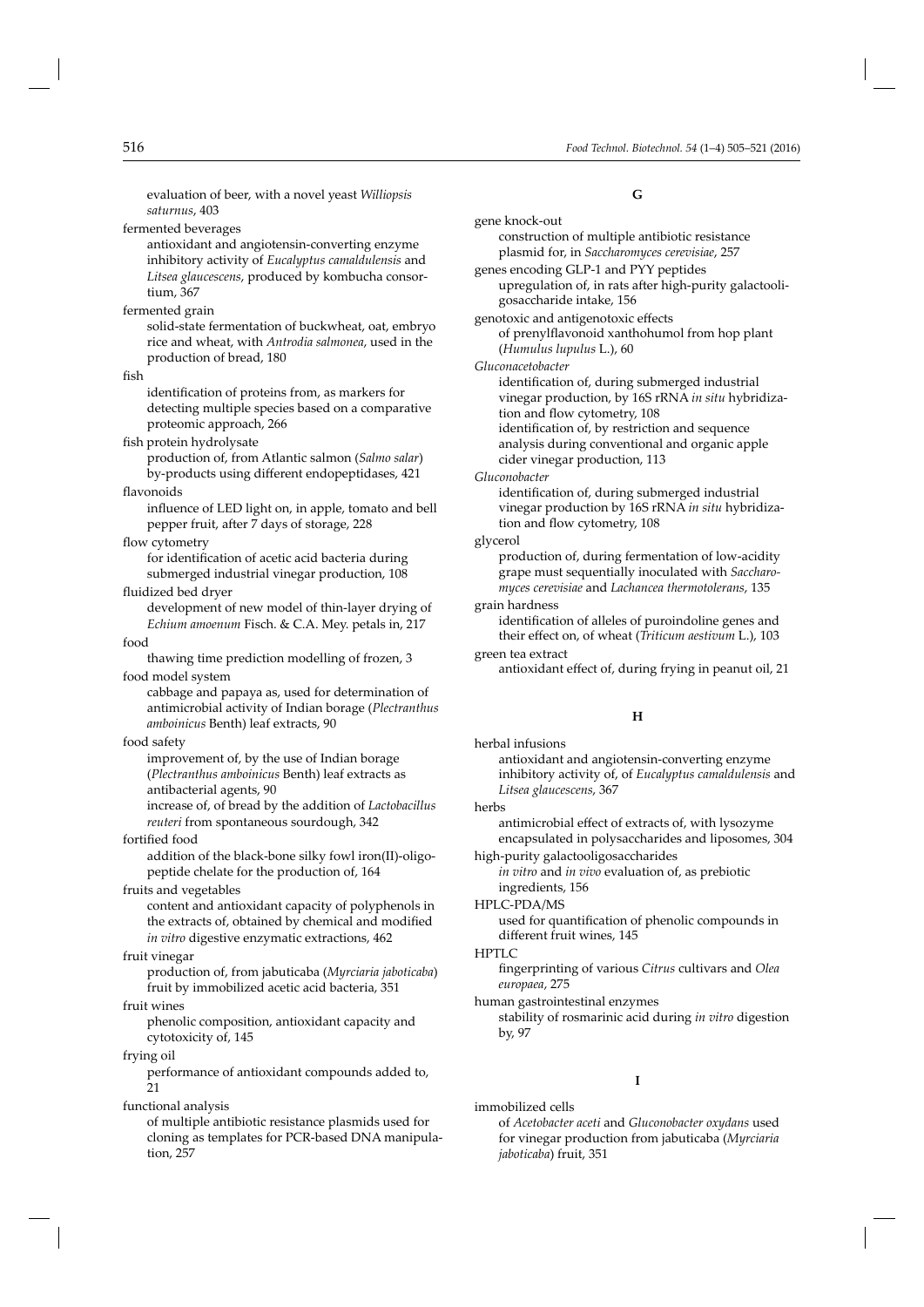indigenous strains

```
determination of genetic diversity among, of 
Rhizobium leguminosarum, 468
```
induction period

of aqueous extracts of pumpkin oil, compared to cold-pressed oil, 413

#### *in situ* hybridization

for identification of acetic acid bacteria during submerged industrial vinegar production, 108

#### inulin

addition of, as a prebiotic for functional bread production, 52

*in vitro* digestion

stability of rosmarinic acid during, in aqueous extracts of thyme, winter savory and lemon balm, 97

#### iron(II)

optimal conditions for chelation of, with black-bone silky fowl oligopeptide, 164

isada krill

treatment of, under subcritical water conditions to produce seasoning with shrimp-like flavour, 335

#### **J**

jabuticaba (*Myrciaria jaboticaba*) production of fruit vinegar from, by immobilized acetic acid bacteria, 351

#### **K**

*Klebsiella pneumoniae*

optimization of the biodegradation of cyanide by, 450 *Komagataeibacter*

identification of, during submerged industrial vinegar production, by 16S rRNA *in situ* hybridization and flow cytometry, 108 identification of, by restriction and sequence analysis during conventional and organic apple cider vinegar production, 113

kombucha

antioxidant and angiotensin-converting enzyme inhibitory activity of *Eucalyptus camaldulensis* and *Litsea glaucescens* herbal infusions fermented by, 367

#### **L**

*Lachancea thermotolerans*

influence of sequential inoculation of, on quality and composition of Airén wine produced by fermentation of low-acidity grape must, 135

l-lactic acid

production of, during fermentation of low-acidity grape must sequentially inoculated with *Saccharomyces cerevisiae* and *Lachancea thermotolerans*, 135

lactic acid bacteria (LAB)

use of, for the preparation of Lithuanian traditional beverage with improved functional properties, 36 *Lactobacillus reuteri*

from spontaneous sourdough, used as a starter additive for improving quality of bread, 342

lactococcin BZ inhibitory effect of, from *Lactococcus lactis* spp. *lactis* BZ, against *Listeria innocua* and indigenous microbiota of fresh beef, 317 Lamiaceae species rosmarinic acid stability in extracts of different, after *in vitro* digestion, 97 LED light influence of, on storage of apple, tomato and bell pepper fruit, 228 *Lentinus tigrinus* the effect of Tween 80 and acetone on secretion, structure and antioxidant activity of exopolysaccharides from, 290 lipid peroxidation prevention of, by *Silybum marianum* (milk thistle) seed ethanol extract, 455 liposomes used for encapsulation of herbal extracts with lysozyme, 304 lipoxygenase (LOX) role of, in the production of volatile compounds responsible for apple aroma, 375 *Listeria innocua* inhibitory effect of lactococcin BZ from *Lactococcus lactis* spp. *lactis* BZ against, 317 *longissimus thoracis* physicochemical and quality changes in, of Iranian one-humped camel during refrigeration storage, 324 'Lovran Marron' fruits quantitative and qualitative morphological characterization and chemical composition of, 189 lupin determination of chemical composition and protein characteristics of, fermented by different yeasts, 360 lycopene antioxidant effect of, during frying in peanut oil, 21 lysozyme antimicrobial effect of herb extracts with, encapsulated in polysaccharides and liposomes, 304

#### **M**

Maotai-flavoured liquor

determination of the variation of volatile compound composition in, during multiple fermentation steps, using statistical approach, 243

markers

the use of peptide, of carp and herring allergens for detection of sequenced and non-sequenced proteins, 266

mass spectrometry

identification of allergenic fish protein markers by, 266

analysis of proteins in processed meat and heat- -stable peptide markers by, 482

#### mass transfer kinetics

development of a new model for, of *Echium amoe*num Fisch. & C.A. Mey. petals under fluidized bed drying conditions, 217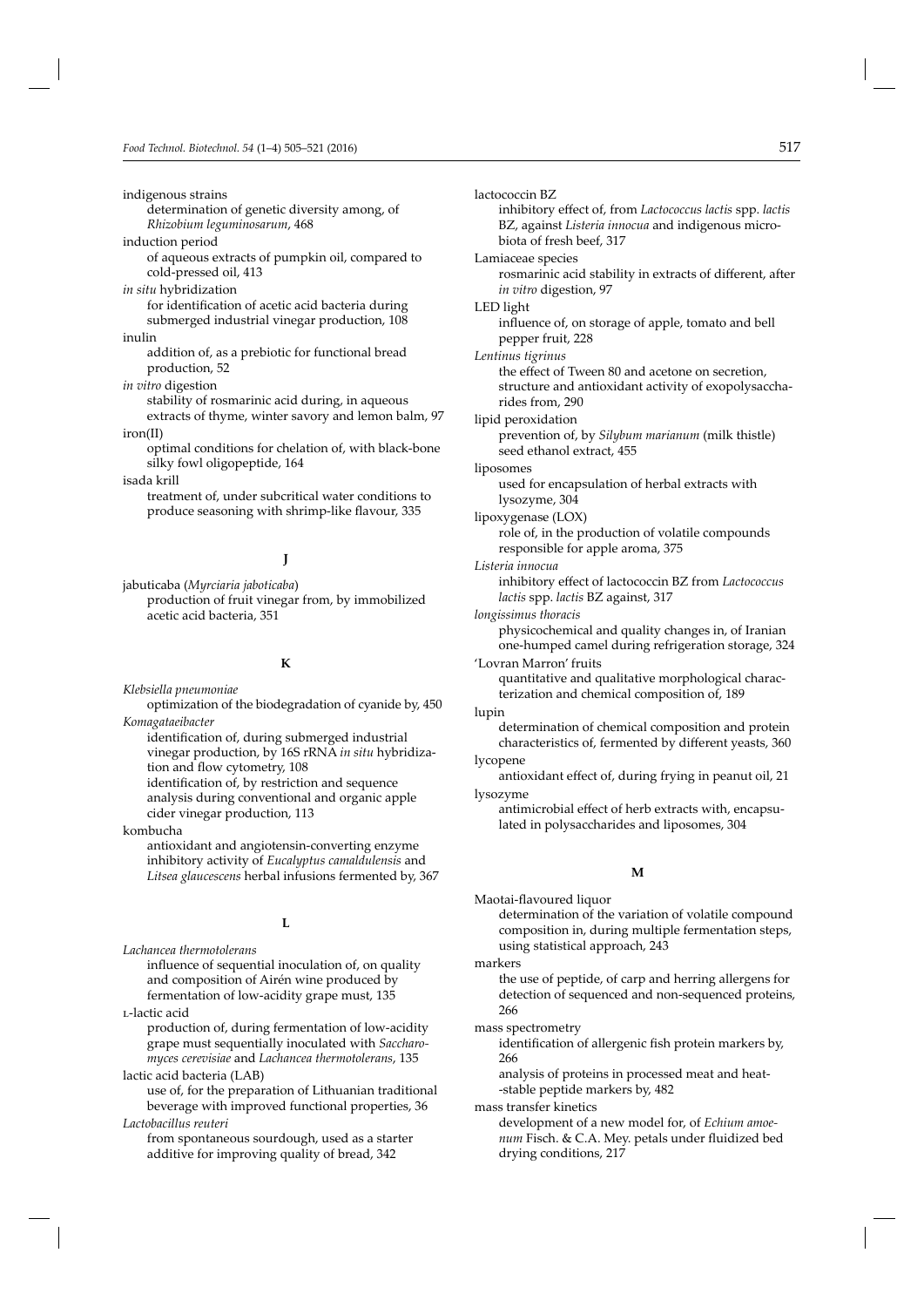mathematical modelling of DPPH˙ disappearance kinetics, used for the prediction of antioxidant activity of three types of pumpkin seed oil or oil mixtures, 200 mealiness of wheat (*Triticum aestivum* L.) grain, as a result of higher starch content in endosperm, 103 metal-chelating activity of extracts of various *Citrus* cultivars and *Olea europaea*, 275 methanolic extraction content and antioxidant capacity of polyphenols in the fruit and vegetable extracts obtained by, 462 microbiological quality of cheese produced from cow's and sheep's milk matured in lambskin sacks, 129 of fresh beef after treatment with lactococcin BZ from *Lactococcus lactis* spp. *lactis* BZ, 317 microbiota rapid identification of, during industrial vinegar production by 16S rRNA hybridization and flow cytometry, 108 production of apple cider vinegar by spontaneous fermentation with, present in fruit, 113 microencapsulation of probiotic bacteria for functional bread production, 52 micromorphology drying characteristics and texture in relation with, of carob (*Ceratonia silliqua* L.) pods and seeds, 432 microwave irradiation influence of, on the acceleration of enzymatic cleavage of proteins exposed to thermal denaturation, 482 mineral content in different black glutinous rice bran cultivars, 282 molecular conformation effect of Tween 80 and acetone on, of exopolysaccharides from *Lentinus tigrinus*, 290 molecular mass effect of Tween 80 and acetone on, of exopolysaccharides from *Lentinus tigrinus*, 290 monofloral pollen characterization of, in bee bread samples of different origin, 497 monophasic octanol/water mixtures as reaction media for enzymatic synthesis of octyl-β-glucoside catalyzed by almond β-glucosidase, 211 morphological characteristics of 'Lovran Marron' (*Castanea sativa*) fruit, 189 multilocus sequence typing (MLST) method for evaluation of genetic diversity of *Campylobacter jejuni* and *Campylobacter coli* isolates in chicken meat in Croatia, 475 multi-marker vectors construction of plasmids used as, for PCR-based gene disruption, mutagenesis and DNA chromosome translocation cassette construction, 257 multiple antibiotic resistance construction of plasmids for, in *Saccharomyces cerevisiae*, used as templates for PCR-based gene

disruption, mutagenesis and DNA chromosome translocation cassette construction, 257

multiple fermentations

determination of the variation of volatile compound composition in Maotai-flavoured liquor produced by, using statistical approach, 243

mycelium

quality of the bread prepared with the addition of, of *Antrodia salmonea*, 180

#### **N**

natural microbiota detection of, in cheese produced from cow's and sheep's milk matured in lambskin sacks, 129 natural pigments

production of carotenoids as, by *Xanthophyllomonas dendrorhous* on culture medium with raw glycerol and parboiled rice effluent, 489

new thin-layer drying model for fluidized bed drying of *Echium amoenum* Fisch. & C.A. Mey. petals, 217

NIR (near-infrared) spectroscopy analysis of total phenolic content and antioxidant activity of berry fruits using, 236

nitrogen fixation

by indigenous common bean rhizobia isolated from different field sites in central Croatia, 468

- non-alcoholic beverage preparation of Lithuanian traditional, from fermented cereals by use of raw materials, enzymes and probiotic bacteria, 36
- nutritional value of lupin seeds fermented by different yeasts, 360

#### **O**

oat fibre

effect of particle size of, on the physical properties of wheat bread rolls, 45

octyl-β-glucoside

enzymatic synthesis of, catalyzed by almond β-glucosidase in monophasic octanol/water mixtures, 211

odour intensity

of seasoning with shrimp-like flavour from isada krill under subcritical water conditions, 335

*Olea europaea*

HPTLC fingerprinting and cholinesterase inhibitory and metal-chelating capacity of, 275

oligosaccharides

increased content of, to improve the functional properties of Lithuanian traditional beverage, 36

optimization

of sour cherry Marasca juice spray drying process, by response surface methodology, 441

optimum drying conditions for the maximum extraction of total phenolic content from *Echium amoenum* Fisch. & C.A. Mey. petals in a fluidized bed dryer, 217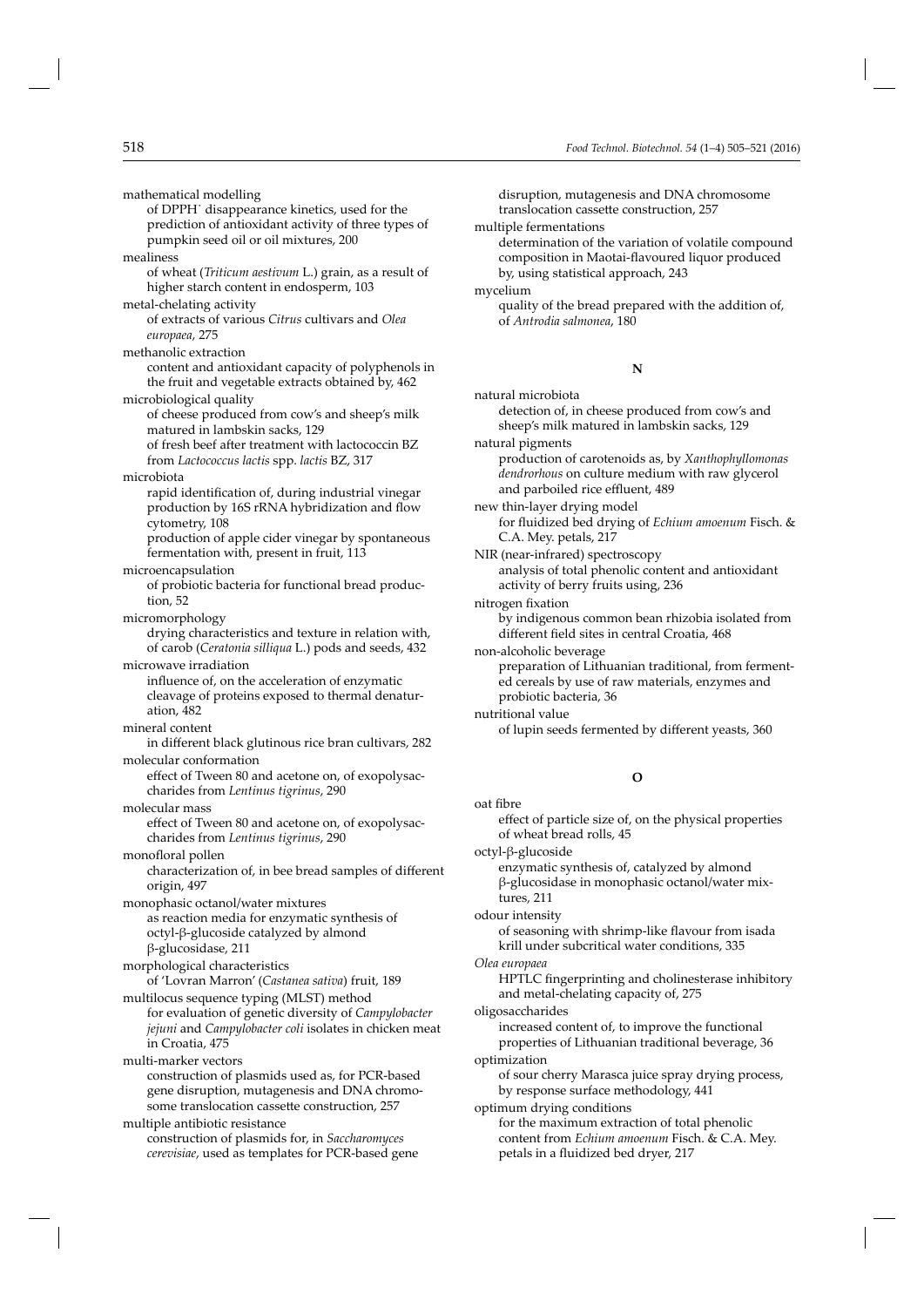organic and conventional apple cider vinegar comparison of cultivable acetic acid bacterial microbiota in, 113

#### organic particles

effect of encapsulation on antimicrobial activity of herbal extracts with lysozyme, using liposomes and polysaccharides as, 304

γ-oryzanol

antioxidant effect of, during frying in peanut oil, 21 oxidation

prevention of wine, by the addition of postfermentation wine yeast lees, 395

#### oxidative DNA damage

prevention of, by *Silybum marianum* (milk thistle) seed ethanol extract, 455

oxidative stability

determination of, in chocolate with different cocoa content, 13

oxygen consumption

by postfermentation wine yeast lees, in model, white and red wines, determined using fluorescence-based oxygen sensors, 395

#### **P**

particle size

effect of oat fibre powder, on the physical properties of wheat bread rolls, 45

pathogens

presence of, in cheese produced from cow's and sheep's milk matured in lambskin sacks, 129

pathway

for the biosynthesis of volatile compounds responsible for apple aroma, 375

peanut oil

performance of natural antioxidant compounds added to, during frying, 21

peptide markers

recovery of, in industrially processed meat products by microwave-assisted tryptic digestion, 482

peptides

the use of, of carp and herring allergens for detection of sequenced and non-sequenced proteins, 266

phenolic compounds

identification and quantification of, in fruit wines, 145

phenolics

influence of LED light on, in apple, tomato and bell pepper fruit after 7 days of storage, 228

phenols

content of, in chocolate with different cocoa content during storage, 13

phenylalanine ammonia lyase (PAL)

biochemical evaluation of, from *Cyathobasis fruticulosa* (Bunge) Aellen. used for dietary treatment of phenylketonuria, 296

phenylketonuria (PKU) biochemical evaluation of phenylalanine ammonia lyase (PAL) from *Cyathobasis fruticulosa* (Bunge) Aellen. used for treatment of, 296

pH-STAT

used for monitoring the degree of hydrolysis of Atantic salmon (*Salmo salar*) by-products by different endopeptidases, 421

physicochemical properties of sour cherry Marasca juice powder, obtained by

spray drying, 441

phytochemicals

content of, in pumpkin oil obtained by enzymatic extraction and cold pressing, 413

pigments

influence of LED light on, in apple, tomato and bell pepper fruit after 7 days of storage, 228

Plackett-Burman design

evaluation of the effect of medium components and initial pH on carotenoid production by, using raw glycerol and parboiled rice effluent as a substrate, 489

*Plectranthus amboinicus* (Indian borage) application of leaf extracts of, against spoilage bacteria and natural microflora in food systems and chicken meat, 90

PLS (partial least squares) models to distinguish and validate total phenolic content and antioxidant activity of berry fruits measured by near-infrared (NIR) spectroscopy, 236

#### polarography

determination of antioxidant activity of chocolate with different cocoa content during storage by, 13

pollen analysis

used for identification of botanical origin of bee bread samples, 497

polyphenols

content of, in *Eucalyptus camaldulensis* and *Litsea glaucescens* herbal infusions and fermented beverages, 367

content and antioxidant capacity of, in fruit and vegetable extracts obtained by chemical and modified *in vitro* digestive enzymatic extractions, 462

precursor

addition of, for the production of volatile compounds responsible for apple aroma, 375

prediction models

for thawing time of frozen foods, 3

prevalence

determination of, of thermotolerant *Campylobacter*  species in chicken meat in Croatia, 475

#### probiotic

production of functional bread enriched with encapsulated *Lactobacillus acidophilus* and *Lactobacillus casei* as a, 52

protective properties

of *Lactobacillus reuteri* from spontaneous sourdough against microbial spoilage of bread, 342

protein aggregation

occurrence of, in heated meat and processed meat products, 482

protein oxidation

prevention of, by *Silybum marianum* (milk thistle) seed ethanol extract, 455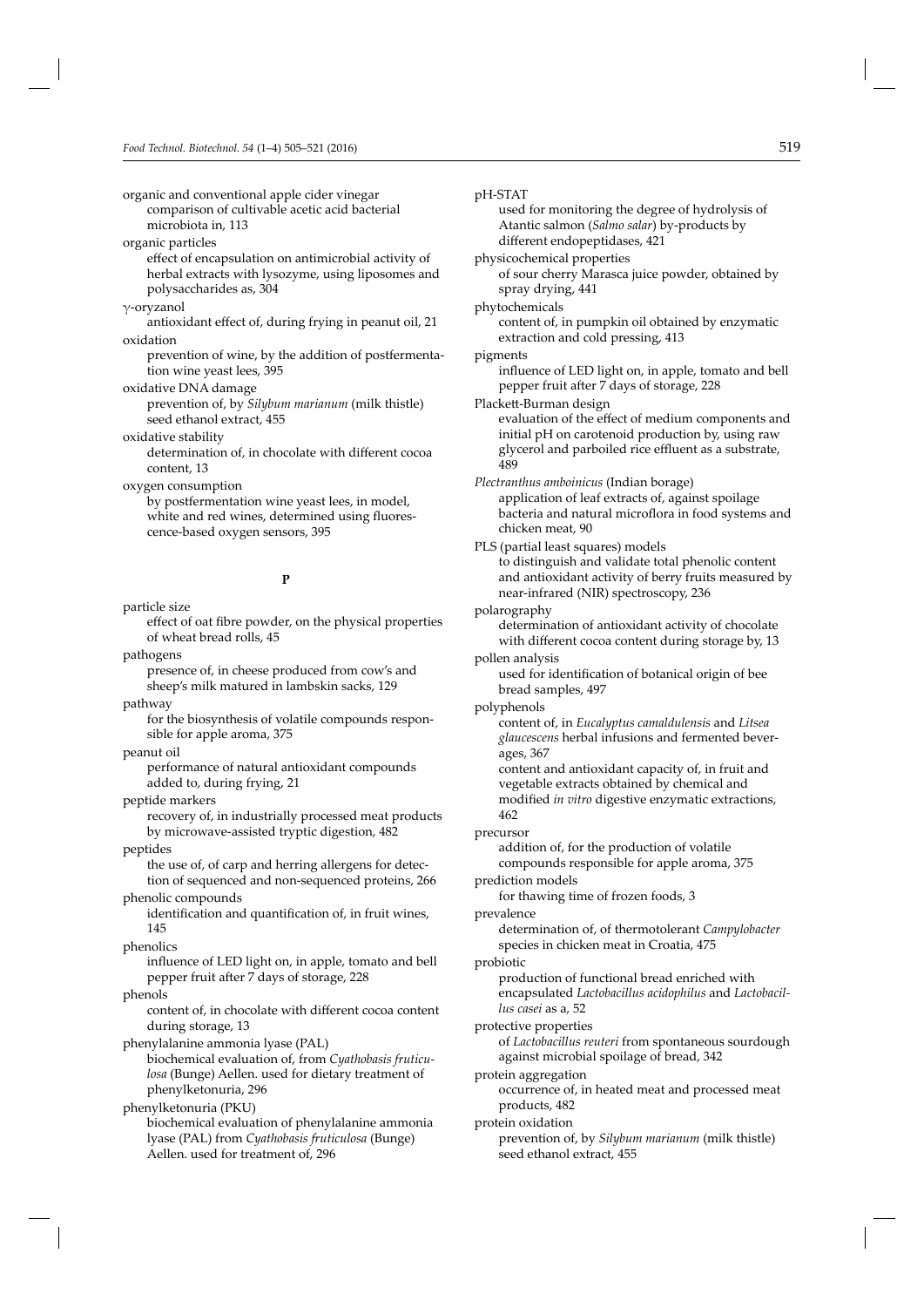protein recovery

determination of, in hydrolysates of Atlantic salmon (*Salmo salar*) by-products obtained by different endopeptidases, 421

proteins

identification of fish, for detection of multiple species based on a comparative proteomic approach, 266

proteolysis

of camel *biceps femoris* and *longissimus thoracis*  muscles during refrigerated storage, 324

proteomics

tools used for the analysis of myofibrillar protein changes in *biceps femoris* and *longissimus thoracis* of Iranian one-humped camel during refrigeration storage, 324

proximate composition

of different monofloral bee bread samples, 497 pumpkin oil

optimization of the recovery of, by using aqueous enzymatic extraction, 403

pumpkin seed oil

antioxidant activity of three types of, or oil mixtures, determined by DPPH˙ disappearance kinetics, 200

pyruvic acid

production of, during fermentation of low-acidity grape must sequentially inoculated with *Saccharomyces cerevisiae* and *Lachancea thermotolerans*, 135

#### **Q**

quinone reductase induction in murine hepatoma cells as a marker for chemopreventive property of different black glutinous rice bran cultivars, 282

#### **R**

radical scavenging activity

of the *Silybum marianum* (milk thistle) seed ethanol extract, 455

RAPD

analysis of genetic diversity of common bean rhizobia isolated from different field sites in central Croatia, 468

rapeseed oil

effect of the content of, on the physical properties of whey protein-based edible films, 78

recovery optimization

of pumpkin oil, by enzymatic extraction, 413 resveratrol

antioxidant effect of, during frying in peanut oil, 21

*Rhizobium leguminosarum* determination of genetic diversity of common, isolated from different field sites in central Croatia, 468

16S rRNA probe for identification of acetic acid bacteria during submerged industrial vinegar production, 108 rosmarinic acid

*in vitro* gastrointestinal stability of, in aqueous extracts of thyme, winter savory and lemon balm, 97

rye bread

effect of decreased sodium chloride mass fraction and different dough preparation techniques on the quality of, 172

#### **S**

*Saccharomyces cerevisiae* as biological test system for determination of protective, inductive and oxidative properties of prenylflavonoid xanthohumol from hop plant (*Humulus lupulus* L.), 60 quality and composition of Airén wine produced by fermentation of low-acidity grape must sequentially inoculated with, and *Lachancea thermotolerans*, 135 screen-printed carbon electrodes immobilization of ascorbate oxidase on, for L-ascorbic acid determination in beverages, 31 SDS-PAGE determination of the protective effect of *Silybum marianum* (milk thistle) seed ethanol extract on protein damage by, 455 sensory evaluation of bread supplemented with *Antrodia salmonea*- -fermented grains, 180 sheep's milk used for traditional production of cheese in lambskin sacks, 129 shrimp-like flavour production of seasoning with, by treatment of isada krill under subcritical water conditions, 335 *Silybum marianum* (milk thistle) seeds antioxidant activity and protective effect against DNA oxidation, protein damage and lipid peroxidation of ethanol extract of, 455 sodium chloride mass fraction influence of decreased, on the quality of wheat and rye bread, 172 sour cherry juice optimization of the spray drying of, by response surface methodology, 441 spectrophotometry used for determination of total phenolics and total anthocyanins in fruit wines, 145 spontaneous sourdough retardation of microbial spoilage of bread by *Lactobacillus reuteri* from, 342 spray drying of sour cherry Marasca juice, with different carriers and at different temperatures, optimized by response surface methodology, 441 stability of rosmarinic acid during *in vitro* digestion in aqueous extracts of thyme, winter savory and lemon balm, 97 statistical analysis determination of the variation of volatile compound composition in Maotai-flavoured liquor during multiple fermentations using, 243